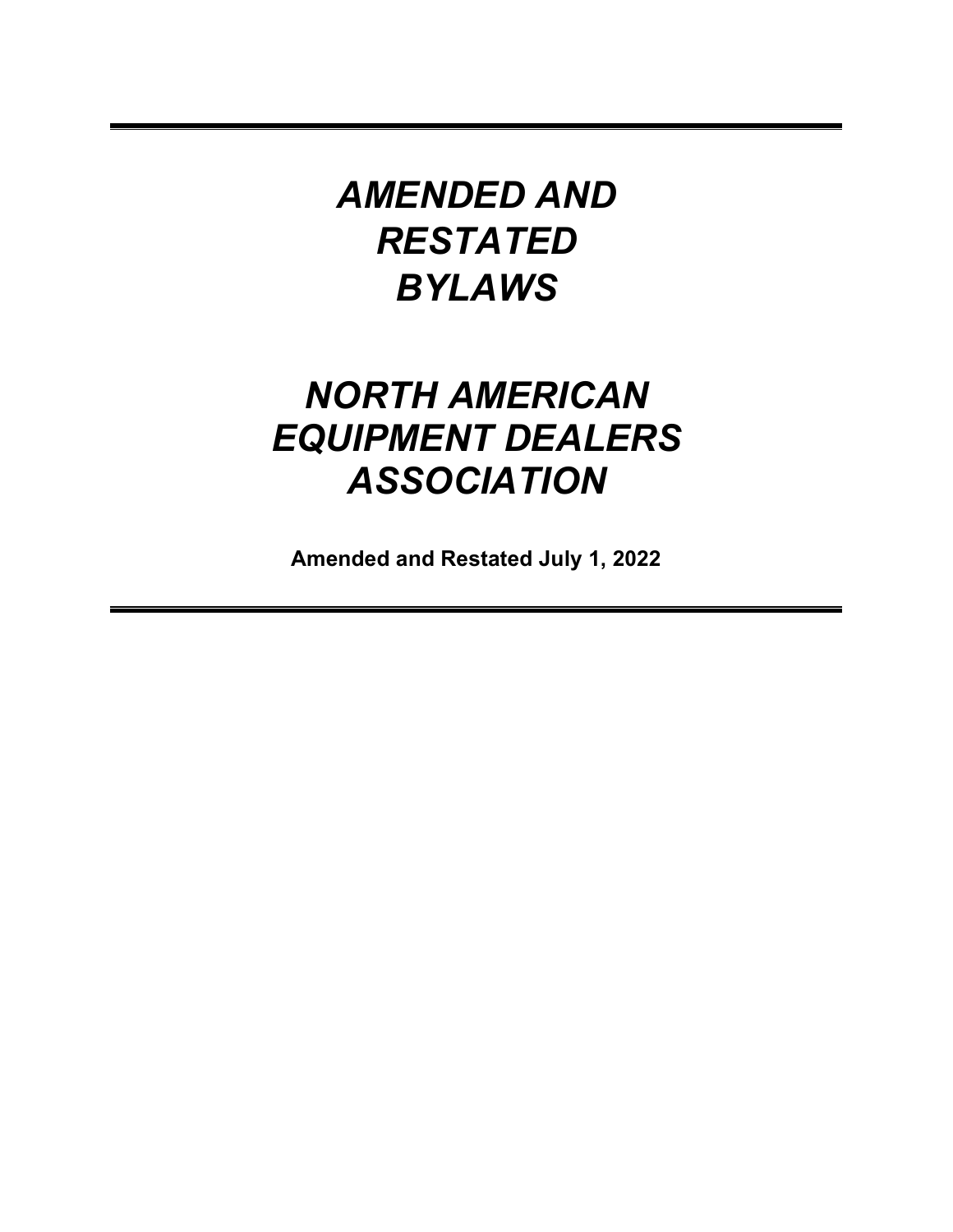# **TABLE OF CONTENTS**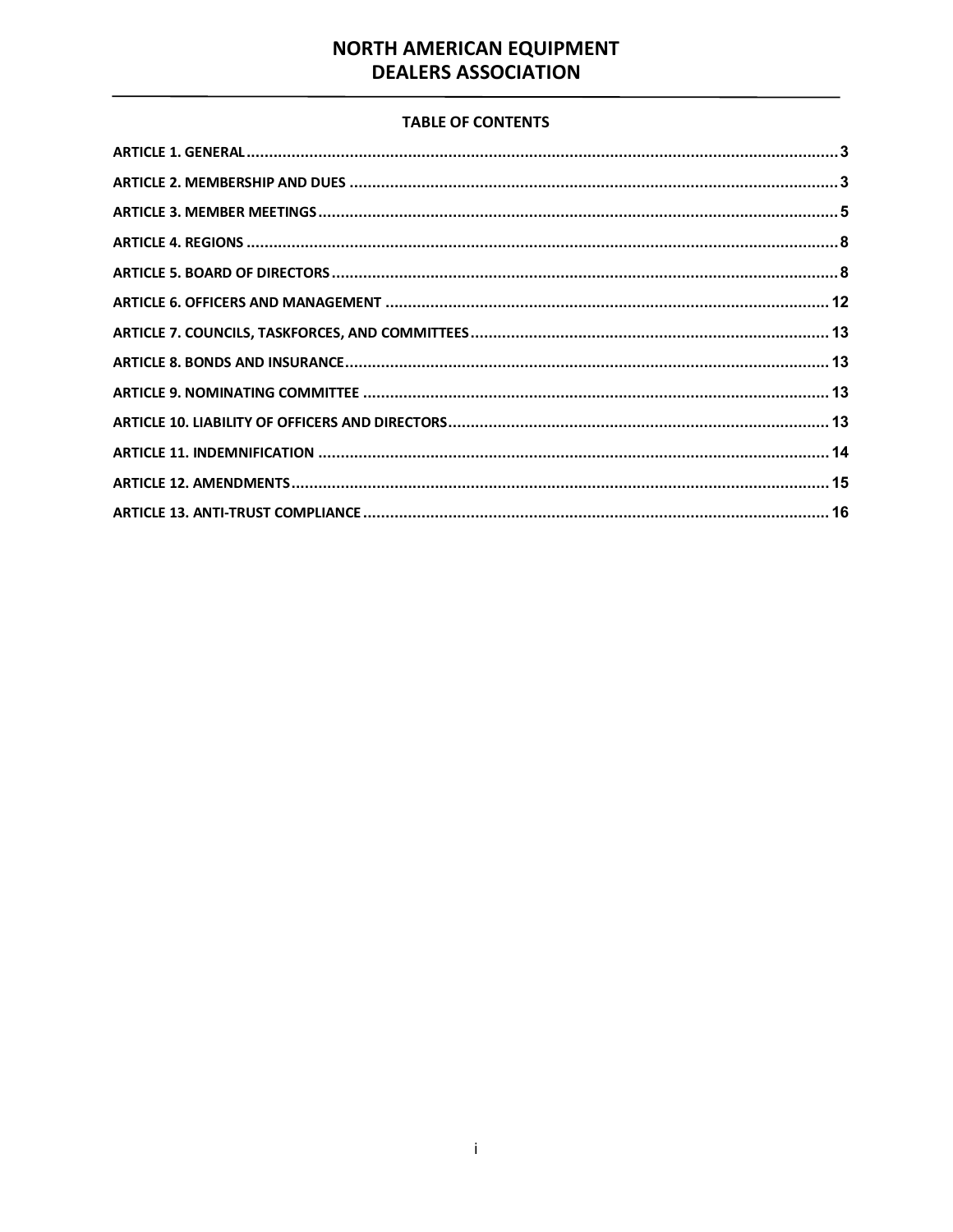#### **ARTICLE 1. GENERAL**

#### <span id="page-2-0"></span>**Section 1. Name**

The name of the Association shall be the North American Equipment Dealers Association (the "Association").

#### **Section 2. Location**

The Association may have such corporate offices anywhere the Board of Directors from time to time may determine or the business of the Association may require. The "principal place of business" or "principal business" or "executive" office or offices of the Association may be fixed and so designated from time to time by the Board of Directors, but the location or residence of the Association shall be deemed for all purposes to be in the province in which its registered office is maintained.

#### **Section 3. Vision**

"To build the best business environment for equipment dealers."

#### **Section 4. Mission**

"To provide essential value to our members by enhancing the dealer-manufacturer relationship and advocating for a positive legislative and regulatory environment."

#### **Section 5. Purpose**

The Association is established and maintained to promote the general welfare of retail farm, industrial, construction, forestry, outdoor power, lawn and garden, and turf equipment dealers; to aid in the commercial and professional advancement of its Members; to collect, compile, and disseminate information and data of value or interest to its Members; to aid and protect its Members collectively in any and all of their proper business relations; to foster cooperation and fair practices between manufacturers, distributors, retail dealers, and customers; to encourage and support equitable practices and high business standards within the industry; to cooperate with other trade groups and organizations in matters of mutual interest and concern; to encourage and promote legislative activities; and to do all things properly within the scope of an association of retail equipment dealers. To enable the Association to carry out such purposes, it has the power to do any and all lawful acts necessary or convenient to conduct, promote, or attain the purposes herein set out. In addition to the foregoing, the Association has the power to engage in any lawful activity that is permitted for a corporation under applicable law.

#### **Section 6. Fiscal Year**

The fiscal year of the Association shall be July 1 through June 30 or as may be designated by the Board of Directors.

#### **ARTICLE 2. MEMBERSHIP AND DUES**

#### <span id="page-2-1"></span>**Section 1. Membership Classifications and Qualifications**

Any person, firm, corporation, or other entity may apply for membership as prescribed in these bylaws if the qualifications for membership are satisfied. The Board of Directors may provide for the waiver of qualifications for membership, except no waivers may be granted in connection with determining eligibility as a Dealer Member.

> 1.1 **Dealer Member.** This membership category is available to any business extensively engaged in the retail sale and service of agricultural, construction, industrial, forestry,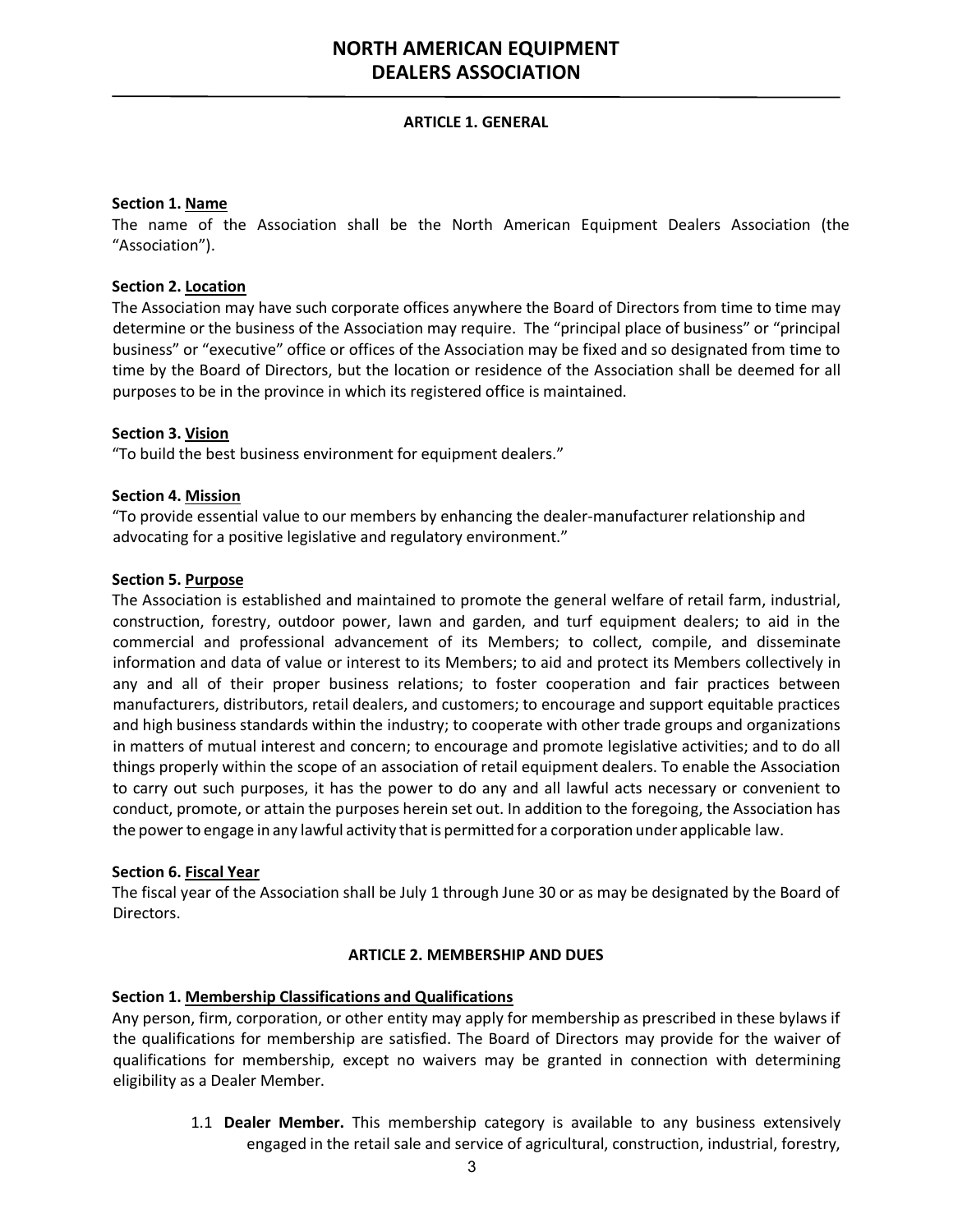outdoor power, lawn and garden, and/or turf equipment. In addition, the applicant shall (a) maintain an inventory of equipment and repair parts adequate to serve the needs of its customers with respect to the type(s) of equipment represented; (b) maintain a service department that repairs and services the type(s) of equipment sold and (c) have paid all dues required by Section 2 of Article 2.

Dealer Members have the right to vote in Association matters as prescribed in the Articles of Incorporation and these bylaws.

1.2 **Allied Partners.** From time to time, the Board of Directors may admit any person, firm or corporation as an Allied Partner of the Association (or such other designation as determined by the Board) if such person, firm or corporation does not meet the criteria for a member set forth in Section 1.1 of this Article 2. The Board of Directors may, from time to time, establish, change or terminate various categories of Allied Partners. Each category of Allied Partner shall be entitled to such benefits, privileges and services of the Association as may be established from time to time by the Board of Directors or any person or committee designated by the Board of Directors. Allied Partners shall not be considered members of the Association for any purpose under applicable law.

Allied Partners do not have the right to vote in Association matters as prescribed in these bylaws.

Any person, firm, or corporation's status as an Allied Partner and/or within any Allied Partner categories established by the Board of Directors may be terminated or suspended by the Board of Directors for any reason or no reason.

#### **Section 2. Annual Dues; Termination of Membership**

Members must pay dues which shall be remitted to the Association (the "Dues"). The amount of the Dues, the payment schedule for Dues, and the uses therefore shall be determined from time to time by the Board of Directors and, in each case, may be varied based on different categories (or subcategories) of members. Upon payment of the Dues, a membershall be entitled to membership and to all the rights and privileges of a member until the end of the year for which such Dues are paid, and no longer; but membership may be renewed for each successive year by the prepayment of the Dues for any such year, so long as such member meets the requirements of the applicable membership category (or subcategory) unless the Board of Directors determines, for cause, that the party should be expelled or that such party's membership should be terminated or suspended. "Cause" includes, but is not limited to, failure to meet one or more of the criteria for membership in a category set forth in these Bylaws, or subsequently established by the Board of Directors, or behavior by a party which is injurious to the reputation and welfare of the retail equipment industry as a whole, but in no event shall "cause" be construed to allow for expulsion in violation of applicable antitrust laws, anti-discrimination laws, or any other applicable laws.

Before the Board of Directors may terminate, expel or suspend any member, the Board of Directors shall give the affected member (a) at least fifteen (15) days prior written notice of the termination, expulsion or suspension and the reasons therefore and (b) the opportunity to present their views to the Board of Directors, either orally or in writing as determined by the Board of Directors, at least five (5) days before the effective date of the termination, expulsion or suspension. Notwithstanding the foregoing, the Board of Directors may also terminate, expel or suspend a member by any other procedure that is fair and reasonable after taking into consideration all of the relevant facts and circumstances. The decision of the Board of Directors shall be final.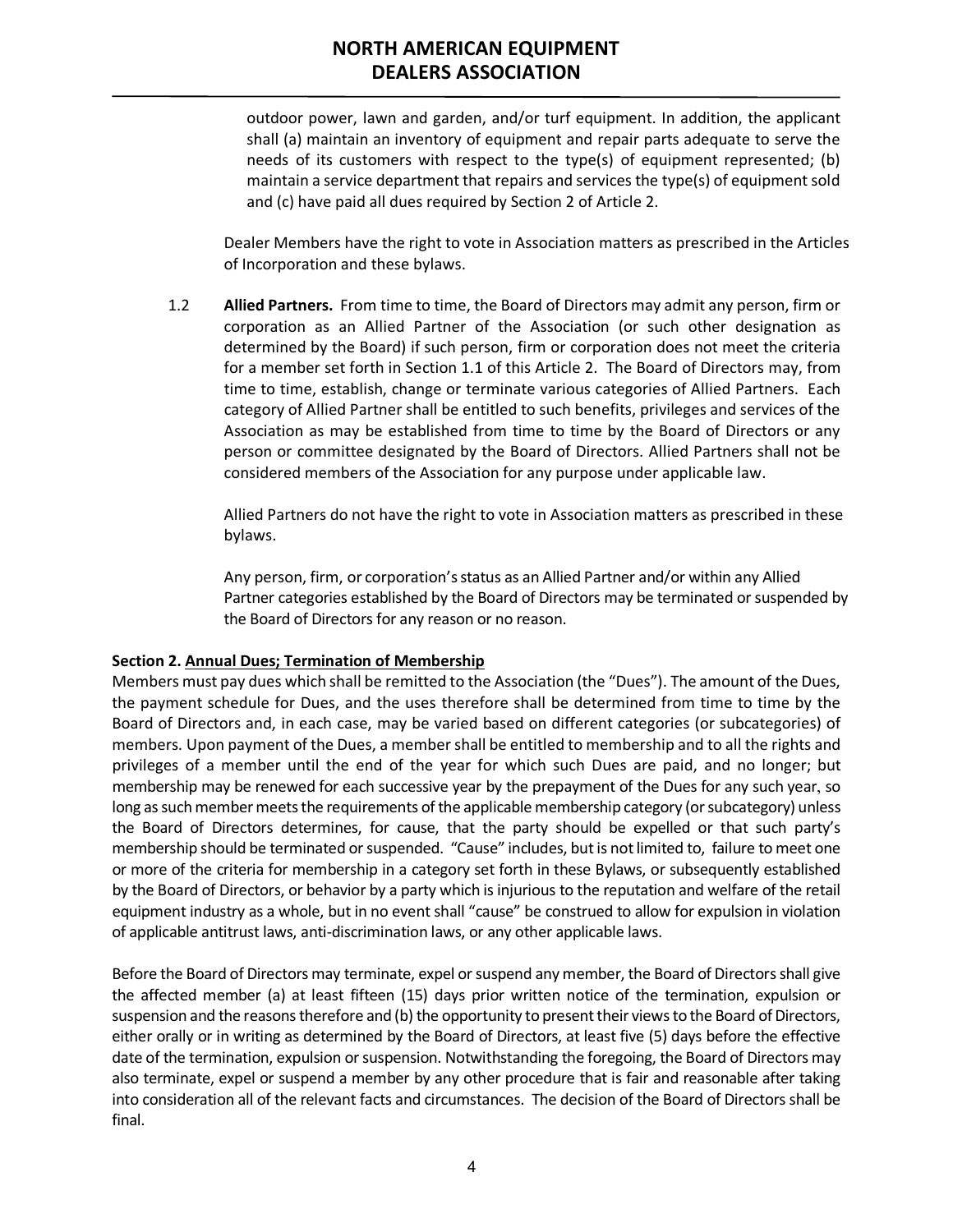Notwithstanding the foregoing, every member of the Missouri corporation known as the North American Equipment Dealers Association, formerly known as Equipment Dealers Association ("NAEDA USA") with the right to vote shall be a Dealer Member of this Association without paying separate Dues to the Association and every Dealer Member of the Association shall be a voting member of NAEDA USA without paying separate dues to NAEDA USA.

### **Section 3. Special Assessments**

Special assessments may be levied by the Board of Directors on members as deemed necessary to meet unusual and extraordinary expenses. The Board of Directors shall determine the appropriate assessment methodology.

# **Section 4. Records**

Membership records may be kept by the Association that further classify members based on the type of equipment and/or services sold, sales mix, number of stores/employees, interest areas, or any other classification as determined by the Board of Directors. In addition, the Association shall keep at its principal office original or duplicate official records in which shall be recorded the names and addresses of the members; the date a member was admitted; the date a member was dropped; the names and addresses of the Association's Directors and officers; minutes of all Board meetings, committee meetings, and membership meetings; a record of all Board or membership action taken without a meeting; appropriate accounting and financial records of the Association (including statements of income and expense); copies of the Association's Articles of Incorporation, bylaws, and all amendments to each document currently in effect; the most recent annual return; and any otherrecords orinformation asfrom time to time may be required by law or deemed appropriate by the Board of Directors.

### **Section 5. Inspection of Records**

A Dealer Member may inspect the records of the Association pursuant to any statutory or other legal right, and shall be permitted to inspect such records only during the usual and customary hours of business in such manner as will not unduly interfere with the regular conduct of the business of the Association.

# **Section 6. Resignation**

Any member resigning from or not renewing their membership may do so by giving written notice to the Board of Directors or by failing to pay Dues on or before the due date for payment. Any member going out of the business which entitled the member to membership, or who is adjudicated a bankrupt, or for whom a receiver has been appointed, shall be deemed to have withdrawn from membership. Any member that has resigned or otherwise withdrawn shall not thereby be released of any obligation to the Association that may have occurred prior to the date of resignation or withdrawal, and shall not be entitled to a refund for any unused portion of Dues. Any and all right, title and interest, both legal and equitable, of a member in and to the property of the Association, shall cease and terminate upon the member's resignation, withdrawal or ceasing to be a member for any reason.

#### **ARTICLE 3. MEMBER MEETINGS**

#### <span id="page-4-0"></span>**Section 1. Annual and Special Membership Meetings**

The Board of Directors shall fix the time and place of the annual meeting of Dealer Members of the Association. Special meetings of the Dealer Members may be called by the Board of Directors at such place and at such time as the Board determines. The Association is permitted to conduct meetings entirely by means of telephonic, electronic or other communication facilities that permit participants to communicate adequately with each other during the meeting, all in accordance with applicable law. Dealer Members may participate in a meeting by means of conference telephone, video conferencing, webinar or similar communications equipment, as determined by the Board, whereby all persons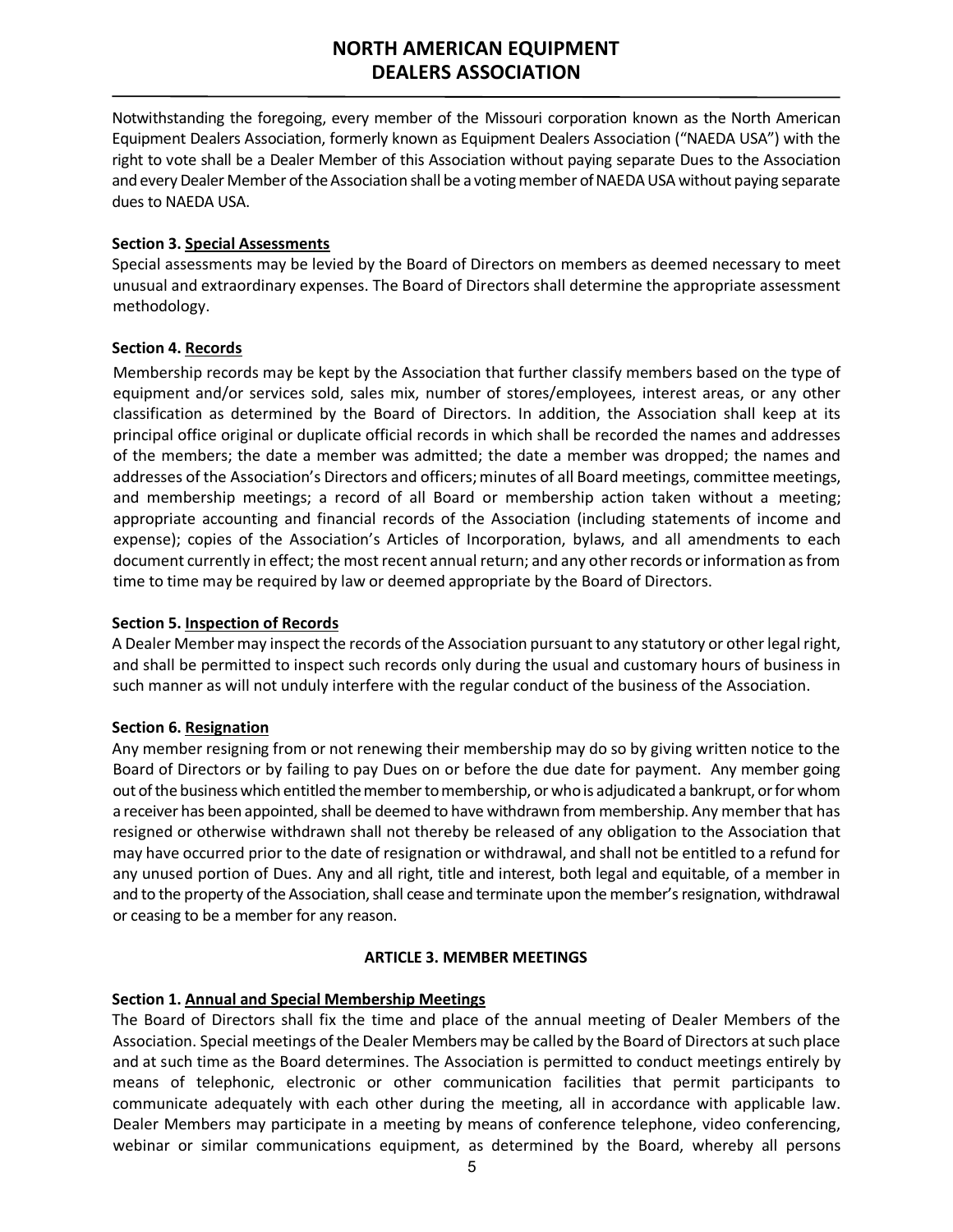participating in the meeting can interact in verbal or written form with each other, and participation in a meeting in such manner shall constitute presence in person at such meeting (unless such meeting is being conducted entirely by means of telephonic, electronic or other communication facilities). Special membership meetings may also be called by the members if members holding at least five percent (5%) of the voting power sign, date, and deliver to any corporate officer one or more written demands for the meeting describing the purpose or purposes for which it is to be held. The close of business on the thirtieth day before delivery of the demand or demands for a special meeting to any corporate officer is the record date for the purpose of determining whether the five-percent requirement has been met. If notice for a special meeting is not given by the Association within twenty-one days after the date the written demand or demands are delivered to a corporate officer, a person signing the demand or demands may set the time and place of the meeting and give notice pursuant to the notice requirements set forth herein. Only Dealer Members will have a right to participate in membership meetings; provided, that, the Board of Directors may invite one or more persons (e.g. accountants) that are not Dealer Members to participate as determined in the sole discretion of the Board of Directors.

#### **Section 2. Notice of a Meeting**

Written or printed notice of each membership meeting, whether annual or special, stating the place, date, and time of the meeting, and in case of a special meeting, the purpose or purposes thereof, shall be delivered to each Dealer Member, either personally, by certified or first class mail not fewer than twenty one (21) days or more than sixty (60) days prior to the meeting, by electronic mail not fewer than twenty one (21) days or more than thirty five (35) days prior to the meeting or any other form of communication permitted by applicable law on the timelines permitted by applicable law, unless, as to a particular matter, other or further notice is required by law, in which case such other or further notice shall be given. If notice is delivered via certified or first class mail, such notice shall be deemed to be given when mailed. If notice is delivered via electronic mail, such notice shall be sent to the member's electronic mail address stated in the records of the Association. Notice sent by electronic mailshall be deemed to be given on the date such notice is sent unless the sender is notified that such notice is undeliverable within six (6) hours of the time it is sent.

A member may waive any notice required by these bylaws, the Articles of Incorporation, or any law, before or afterthe date and time stated in the notice. The waiver must be in writing, signed by the party entitled to notice, and delivered to the Association for inclusion in the minutes or filing with the Association's records. Attendance at any meeting waives any objection to lack of notice or defective notice of the meeting or to consideration of a particular matter at the meeting that is not within the purpose or purposes described in the meeting notice unless the member at the beginning of the meeting objects to holding the meeting or transacting business at the meeting or objects to considering the particular matter when it is presented.

#### **Section 3. Quorum**

At all meetings of the Association, unless otherwise provided in these bylaws, the Articles of Incorporation, or any law, the presence of five percent (5%) of the Dealer Members shall be necessary and sufficient to constitute a quorum for the transaction of business, and the act or acts of the majority of the Dealer Members present at any such meeting at which there is a quorum shall be the act or acts of the Association as permitted by law; provided, however unless at least one-third of the voting power is present in person or by proxy, the only matters that may be voted upon at an annual or regular meeting of Dealer Members are those matters that are described in the meeting notice.

#### **Section 4. Voting**

Each Dealer Membershall have one vote perretailsales and/orservice location thatis counted for purposes of calculatingDues; provided, however, that each Dealer Member within the states and provinces set forth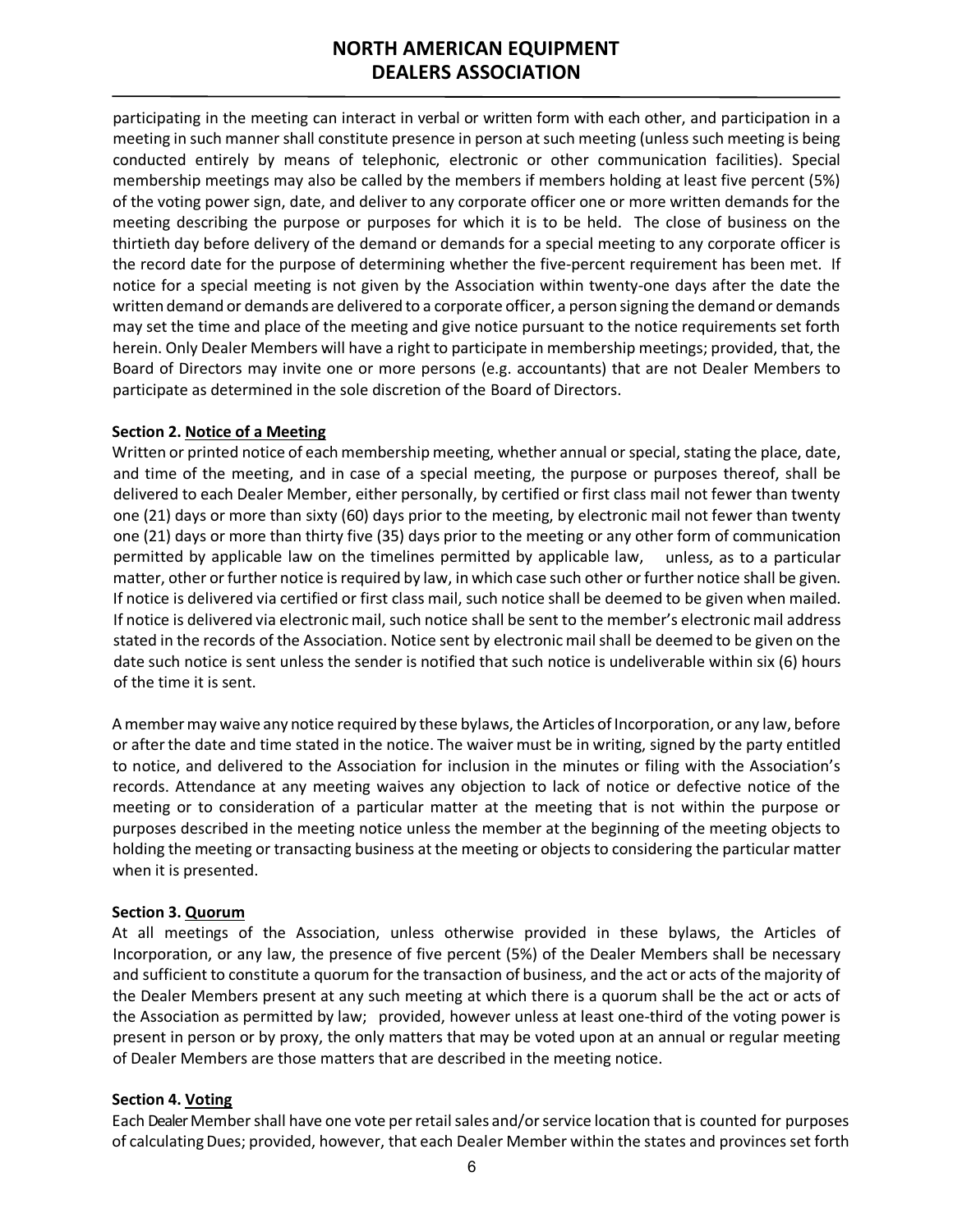on **Exhibit A**, which represent those certain regional associations that initially merged with and into the NAEDA USA pursuant to that certain Plan and Agreement of Merger, dated July 1, 2022, by and among NAEDA USA, WEDA Trade Association, United Equipment Dealers Association, Inc., and Midwest-SouthEastern Equipment Dealers Association, Inc., shall be entitled to two votes per retail sales and/or service location within such states and provinces set forth on **Exhibit A** that is counted for purposes of calculating Dues. Notwithstanding any of the foregoing, to the extent a regional equipment association representing states and/or provinces not initially set forth on **Exhibit A** merges with and into NAEDA USA, the Board of Directors may update **Exhibit A** to include such represented states and/or provinces and each Dealer Member within the newly added states and provinces shall be entitled to two votes perretailsales and/orservice location within such states and provinces set forth on **Exhibit A** that is counted for purposes of calculating Dues.

#### **Section 5. Proxy**

A Dealer Member may vote either in person or by appointing in writing a proxyholder or one or more alternate proxyholders who need not be Dealer Members, as the Dealer Member's nominee to attend and act at the meeting in the manner and to the extent and with the authority conferred by the proxy, subject to the following requirements: (a) a proxy is only valid at the meeting in respect of which it is given or at a continuation of that meeting after an adjournment; (b) a Dealer Member may revoke a proxy by depositing an instrument or act in writing executed by the Dealer Member in accordance with the process set by the Board of Directors from time to time and in compliance with applicable law; (c) the form of proxy shall be provided by the Association in compliance with applicable law; and (d) a proxyholder or an alternate proxyholder has the same rights as the Dealer Member by whom they were appointed, including the right to speak at the meeting, to demand a ballot at the meeting and, except where a proxyholder or an alternate proxyholder has conflicting instructions from more than one Dealer Member, to vote at the meeting by way of a show of hands. .

#### **Section 6. Record Date**

The record date for determining the members entitled to notice of any meeting shall be the close of business on the business day preceding the day on which notice is given, or if notice is waived, at the close of business on the business day preceding the day on which the meeting is held. The record date for determining the members entitled to vote at a meeting shall be the date of the meeting. A determination of the members entitled to notice of or to vote at a membership meeting is effective for any adjournment of the meeting unless the adjournment is to a date more than seventy (70) days after the original record date, in which case the board must fix a new record date for determining the members entitled to notice of and to vote at the adjourned meeting. The record date for determining the members entitled to take action by written consent shall be the date the first member signs the consent.

#### **Section 7. Action by Written or Electronic Ballot**

Any action which may be taken at any annual or special meeting of members may be voted on by written or electronic ballot, if the Association delivers a written or electronic ballot to every member entitled to vote on the matter, provided that the Association has a system that enables the votes to be gathered in a manner that permits their subsequent verification and permits the tallied votes to be presented to the Association without it being possible for the Association to identify how each member voted. The number of votes required to approve such action shall be the same requirement set forth in Article 3, Section 3 of these bylaws unless the Articles of Incorporation, these bylaws, or any law require a different number. Each ballot shall contain the following: a statement of each proposed action; an opportunity to vote for or against each proposed action; the number of responses needed to meet the quorum requirements, if any; the percentage of approvals necessary to approve each matter; and the time by which a ballot must be received by the Association in order to be counted. A Dealer Member must be given a reasonable time to return the ballot.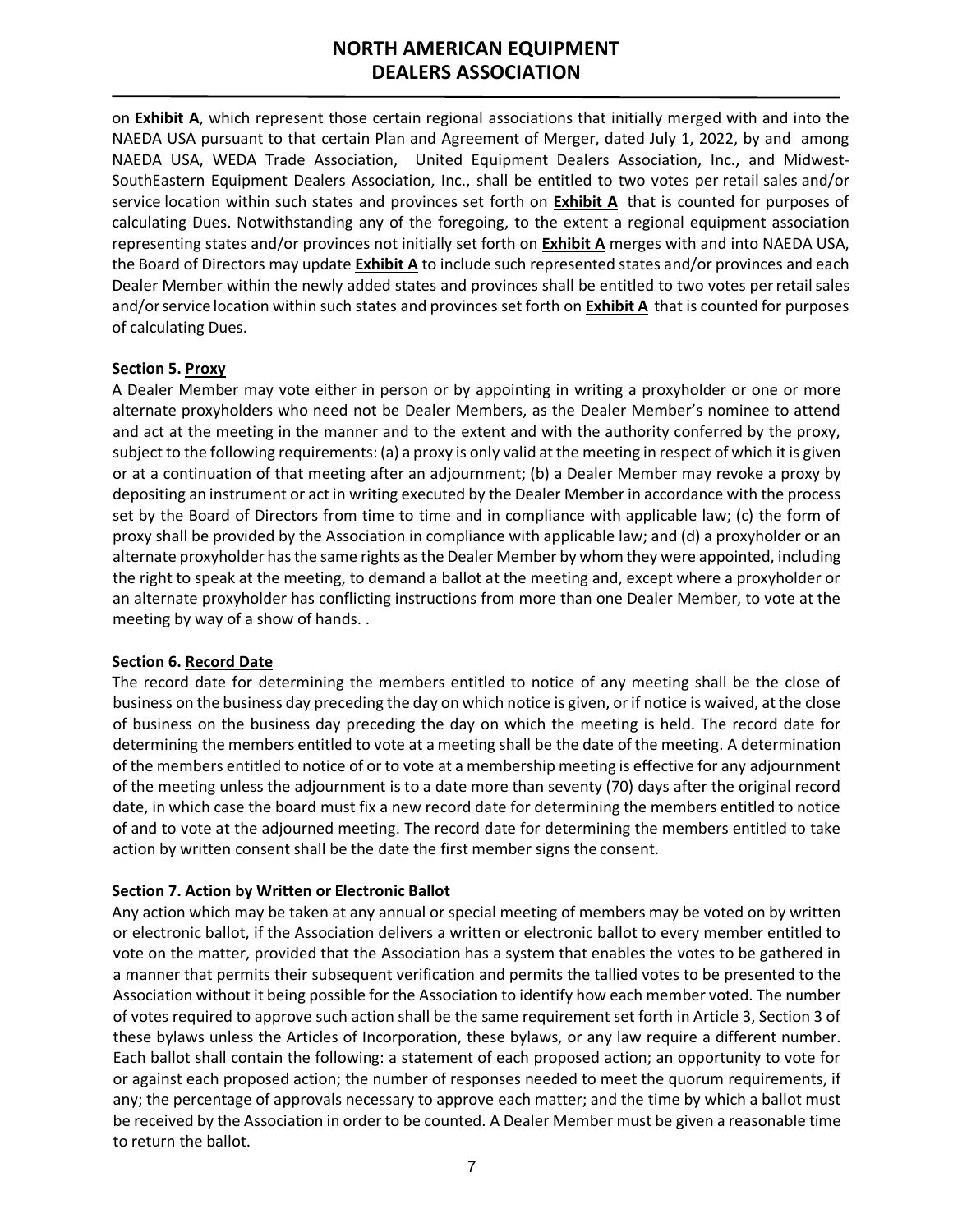# **Section 8. Action by Written Consent**

Any action required to be taken or which may be taken at any annual or special meeting of members may be taken without a meeting if a consent in writing, setting forth the action so taken, is signed by all members entitled to vote on that action. The Board secretary shall file such consents with the minutes of the membership meetings. A consent signed under this section has the effect of a meeting vote and may be described as such in any document filed with any governmental or regulatory authority.

# **ARTICLE 4. REGIONS**

# <span id="page-7-0"></span>**Section 1. Regions**

The Board of Directors shall establish Regions for the purpose of electing Directors. The boundaries for the Regions may be reviewed by the Board from time to time and changes to the boundaries may be made by the Board following such review.

# **Section 2. Number of Regions**

The geographic territory in which the Association operates will be divided into Regions. There is no limit on the authority of the Board to (a) change the geographic territory served by the Association or the boundaries of any Region or(b) increase or decrease the number of Regions; provided, that, there may not be less than five (5) Regions and in connection with any decision to decrease the number of Regions, the Board must identify the specific Region(s) that is/are being eliminated as a result of the decrease. The Board shall review the Regions, including, without limitation, the geographic territory served, the boundaries of any Region, and existing and potential members, at least once every five (5) years. The initial Regions are set forth on **Exhibit B**. Notwithstanding the foregoing, the Board of Directors shall not change or eliminate the initial Regions as set forth on **Exhibit B** for a period of two (2) years following the effective date of these amended and restated bylaws.

#### **Section 3. Changes in Regions**

If the boundaries of a Region are changed, the current Director representing such Region will continue to serve the remainder of his or her term. If the number of Regions is increased, if permitted by the Articles of Incorporation, the number of Directors will correspondingly increase and a Director will be elected to represent such Region in connection with the next regularly scheduled election of Directors. If the number of Regions is decreased, the number of Directors will correspondingly decrease; provided, that any Director serving a Region that will be eliminated as a result of a decrease in Regions will continue to serve the remainder of his or herterm.

#### **Section 4. Members with Locations in Multiple Regions**

Dealer Members with locations in more than one Region shall have their votes proportionally allocated between each Region in which they operate on the basis of stores/locations per Region unless the Articles of Incorporation, these bylaws, or any law require a different allocation.

# **ARTICLE 5. BOARD OF DIRECTORS**

# <span id="page-7-1"></span>**Section 1. Board Duties and Authority**

The Board of Directors shall be policy-based and defined as a deliberating body which has fiduciary, legal, and strategic responsibilities and focuses on continuous strategic planning, determines desired outcomes, develops and approves policy imperatives to guide operations, and ensures the Association uses these policies to work toward meeting its vision and fulfilling its mission in accordance with the Articles of Incorporation and these bylaws. In addition, the Board may exercise all powers of the Association and do all such lawful acts and things as are not prohibited by statute, Articles of Incorporation, or these bylaws.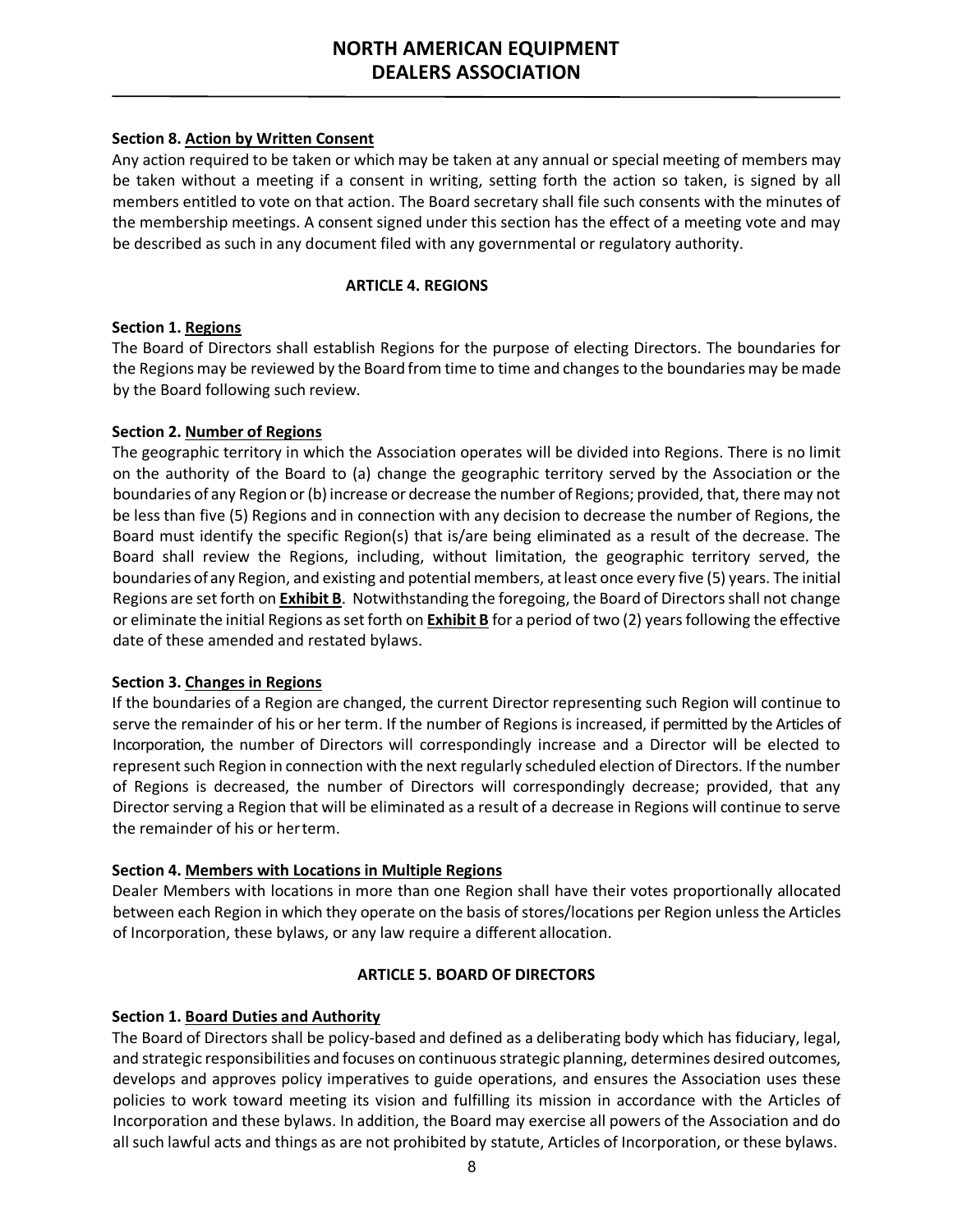# **Section 2. Size, Composition, and Qualifications**

The members shall, by ordinary resolution at each annual meeting at which an election of Directors is required, elect the Directors to fill vacancies or to replace those Directors whose terms have expired. Subject to the provisions of Article 4 relating to changes in boundaries or the number of Regions, the Board of Directors shall be composed of one (1) board member from each Region (each a "Region Director"); provided that Regions encompassing states and provinces represented by certain regional associations that merge with and into the Association may be allowed more than one (1) board member in accordance with the exceptions and/or criteria detailed on **Exhibit A**, which may be modified by vote of a majority of all members of the Board of Directors from time to time. Notwithstanding the foregoing, the Board of Directors shall at all times have at least five (5) members and no more than twenty-five (25) members. In addition to the requirements under applicable law, all Board members must be natural persons and must be an individual actively involved in the operation of a Dealer Member in good standing with at least one dealership location in a Region and who is either an owner (whether direct or indirectly through one or more entities or trusts) of the Dealer Member or a member of the executive management of the member (an "Owner/Operator"). No more than one Owner/Operator for a Member's ownership group may serve on the Board at the same time unless this restriction is waived by the Board of Directors.

#### **Section 3. Term and Commencement of Term**

Except as provided in this Article, each member of the Board of Directors will serve a three (3) year term following their election as a Director; provided that a Director shall continue to serve until the Director's successor is duly elected. Except as provided in this Section, no person shall be elected as a Director for more than two (2) consecutive three-year terms. Except for the foregoing limitation, a Director may serve an unlimited amount of terms on the Board. A person who serves as a Director for any part of a term to which some other person was elected as a Director shall be deemed to have served the entire three-year term for purposes of the term limitations described in the preceding sentence. Furthermore, a Director may exceed the term limits contained in this Section aslong assuch person isserving as an elected officer. The Directors shall serve staggered terms with approximately one-third (1/3) of the terms expiring each year. If the number of Directors is increased, the terms for newly-created Director positions will be staggered as determined by the Board so that a roughly proportional number of Directors will be up for election each year. **Special Rules for Initial Terms.** The following rules will apply to the persons serving on the initial Board of Directors pursuant to Article 5, Section 5: (a) prior years of service on the board of directors of any predecessor association prior to the effective date of these amended and restated bylaws will not count for purposes of term limits; and (b) if the initial term of a Director is less than three years, the term of such Director will be deemed to be three years for purposes of the limits on terms of Directors.

#### **Section 4. Nominations; Voting Procedure**

Prior to an election for one or more Directors with expiring terms, the Nominating Committee will send a notice to all Dealer Members in the applicable Region requesting nominations for such election. The names of all qualified nominations from a Region shall be placed on the ballot for election as a Director from such Region. There may be no more than one Owner/Operator per a Member's ownership group on the ballot for all Director positions up for election in a year unless this restriction is waived by the Board of Directors. At each annual meeting of the Dealer Members, the Dealer Members shall elect the Directors by ordinary resolution. Dealer Members must cast their votes to elect the same individual to serve on each of the Board of Directors of NAEDA USA, NAEDA Services, Inc., a Missouri not for profit corporation, and the Board of Directors of the Association. The candidate(s) that receives the most votes will be elected as Director(s) for such Region and no minimum number of votes or percentage of votes will be required. If a Member has locations in more than one Region, such Member's votes will be allocated in accordance with Article 4, Section 4.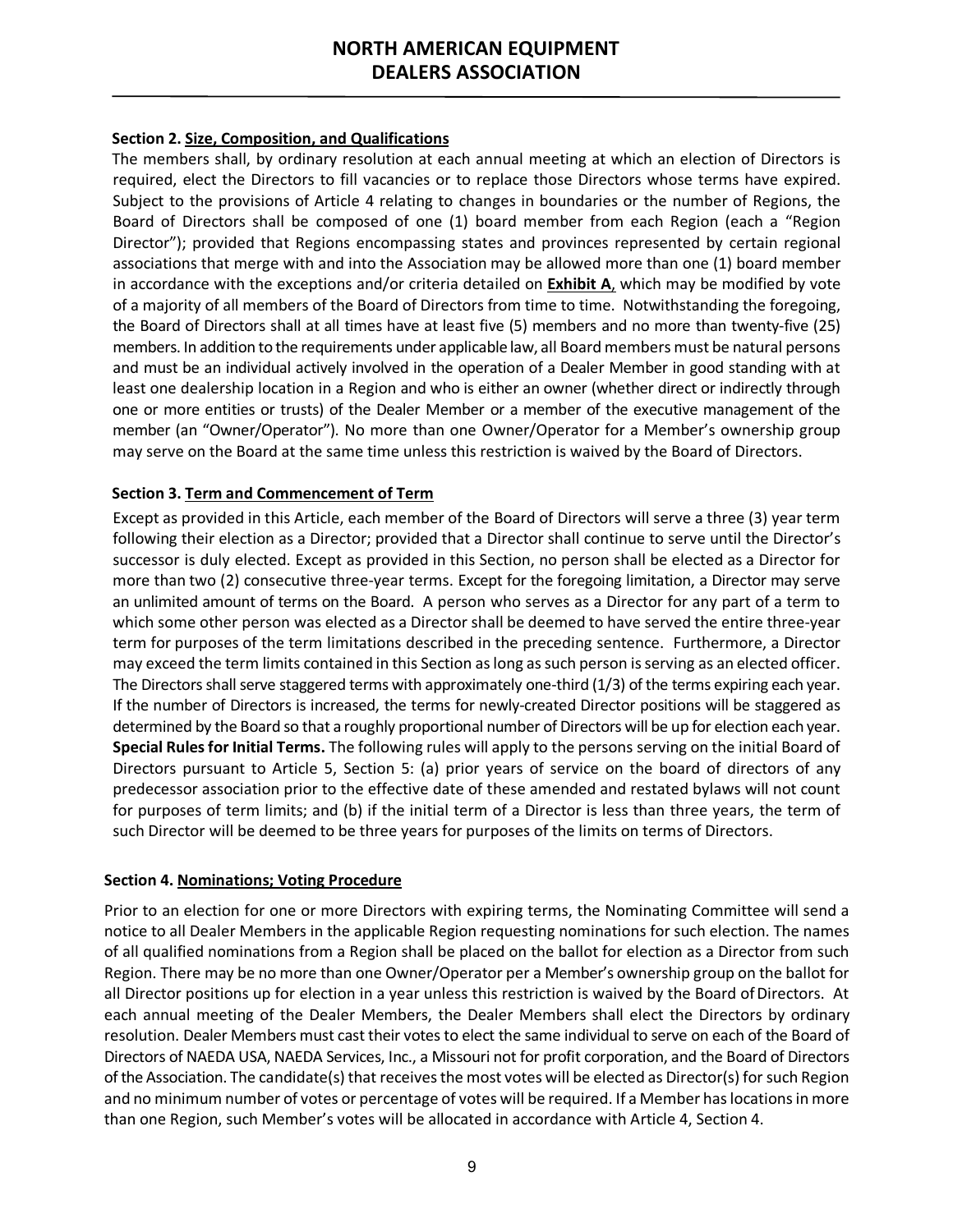# **Section 5. Initial Directors**

Notwithstanding anything to the contrary contained herein, the persons set forth on **Exhibit C** will serve as the initial members of the Board of Directors for the Regions and for the terms set forth after their respective names. If an officer position is noted after the name of a Board member set forth on **Exhibit C**, that person will fulfill that role for the term provided in Article 6 below.

# **Section 6. Removal; Death, Resignation, Disqualification, or Cessation of Business**

Any Director, or the entire Board of Directors, may be removed without cause by the Dealer Members. Any vote to remove a Director shall only be at a meeting called for the purpose of removing the Director or Directors and the meeting notice must state that the purpose, or one of the purposes, of the meeting is the removal of the Director or Directors. Any Director elected by the Board of Directors may be removed without cause by a vote of two-thirds of the Directors then in office. In the event of the death, resignation, removal, disqualification, refusal, or failure to serve of any person elected to serve as a member of the Board of Directors, the Board shall appoint a successor to serve the unexpired term; provided, that, any successor elected to fill such a vacancy must meet the qualifications needed to serve in such position as specified in these bylaws. In addition to any other rights to remove a Director provided by law or the Articles of Incorporation or Bylaws of this Association, if any Director is absent from three consecutive regular meetings of the Board of Directors, such Director shall be automatically removed as a Director, unless reinstated by a majority vote of the entire Board of Directors.

# **Section 7. Meetings and Special Meetings of the Board**

Regular meetings of the Board of Directors may be held without notice at such times and places either within or outside Canada as shall from time to time be fixed by resolution adopted by the full Board of Directors. Any business may be transacted at a regular meeting. Special meetings of the Board of Directors may be called by the Chair or by a majority of the members of the Board of Directors with three (3) days' notice to each member of the Board of Directors. All notices of special meetings shall state the date, time, place, and purposes for the meeting. The business of a special meeting shall be confined to the matter or matters specified in the notice or as approved by the Board of Directors at the time of the meeting. Members of the Board of Directors may participate in a meeting of the Board by means of conference telephone, video conferencing, or similar communication equipment whereby all persons participating in the meeting can hear each other. Participating in a meeting in this manner shall constitute presence in person at the meeting.

If notice is delivered via certified or first class mail, such notice shall be deemed to be given when mailed. In addition to any other methods of notice that may be permitted by law, notice of meetings of the Board of Directors may be made via electronic mail to the electronic mail address for a Director on the records of the Association. Notice sent by electronic mail shall be deemed to be given on the date such notice is sent unless the sender is notified that such notice is undeliverable within six (6) hours of the time it is sent. Any and all Directors may waive the notice requirement by signing a written waiver of such notice requirement, which statement may be attached to any Board of Directors resolution.

#### **Section 8. Quorum**

A majority of the Board of Directors shall constitute a quorum for the transaction of business. The act of the majority of the Directors present at a meeting at which a quorum is present shall be the act of the Board of Directors, except as may otherwise be specifically provided by these bylaws. Each Director shall have one vote except that the Chair (or any officer serving as the chair of the meeting in the absence of the Chair) shall have a second vote in case of a tie.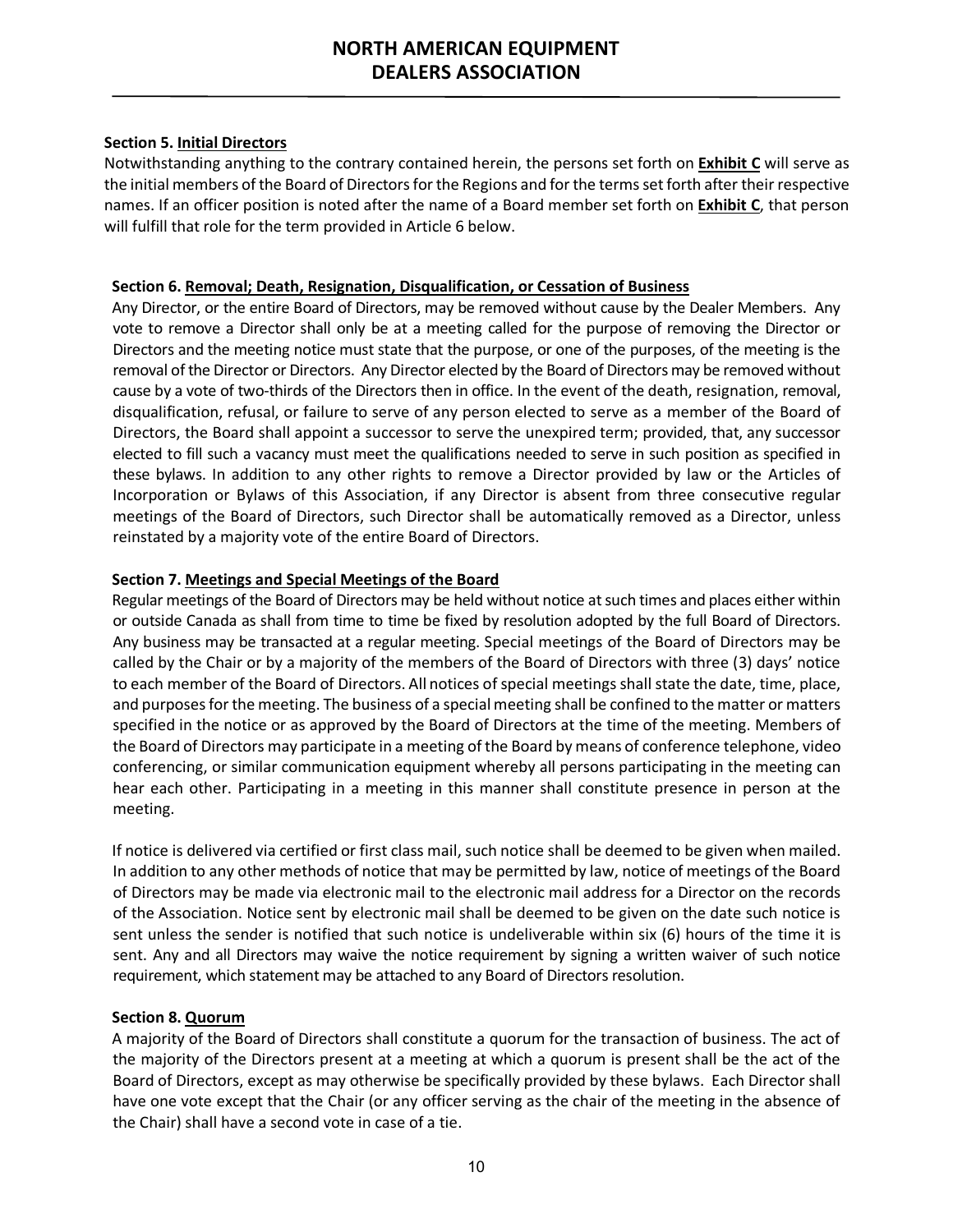#### **Section 9. Action without Meeting by Written or Electronic Consent**

Any action that is required to be or may be taken at a meeting of the Board of Directors may be taken without a meeting if written or electronic consents, setting forth the action so taken, are signed by all of the Directors. Such consents shall have the same force and effect as a unanimous vote at a meeting duly held.

### **Section 10. Board Compensation**

Members of the Board of Directors shall not receive any compensation or salary for their services; provided, however, that nothing in this Section shall preclude the Board from compensating or reimbursing a member of the Board for serving the Association in another capacity. The Associationshall provide for reimbursement of traveling and other expenses for members of the Board of Directors incurred in the attendance at Board meetings.

# **Section 11. Conflict of Interest Transactions**

A conflict of interest transaction is a transaction in which a member of the Board of Directors has a material interest. A conflict of interest transaction is not voidable if the transaction is not unfair to the Association at the time it is entered into or is approved.

A transaction in which a Director has a conflict of interest may be approved if:

- i. The material facts of the transaction and the Director's interest were disclosed or known to the Board of Directors or a committee of the Board and the Board or committee of the Board authorized, approved or ratified the transaction; or
- ii. The material facts of the transaction and the Director's interest were disclosed to, or known by, the Members and the Members authorized, approved or ratified the transaction.

A conflict of interest transaction is approved if it receives a majority vote of the Board of Directors, or on the committee, who have no direct or indirect material interest in the transaction, but a transaction may not be approved by a single Director. If a majority of the Directors on the Board who have no direct or indirect material interest in the transaction vote to approve the transaction, a quorum is deemed present for the purpose of the vote and action taken under this paragraph. The presence of, or a vote cast by, a Director with a material interest in the transaction does not affect the validity of any vote or action taken under this paragraph if the transaction is otherwise approved as provided in this paragraph.

A conflict of interest transaction is authorized, approved or ratified by the members if it receives a majority of the votes entitled to be counted under this section. Votes cast by a Dealer Member for which a Director is an Owner/Operator and has a material interest in the transaction may not be counted in a vote of members to determine whether to authorize, approve or ratify a conflict of interest transaction but will be counted in determining whether the transaction is approved under any other section of these Bylaws. A majority of the voting power, whether or not present, that is entitled to be counted in a vote on the transaction under this section constitutes a quorum for the purpose of taking action under this section.

If the transaction is approved under the above provisions, the minutes of the meeting shall reflect the names of the persons who disclosed material interests; the nature of the material interests and whether the Board determined there was a conflict; the names of the persons present for discussion and votes relating to the transactions; the content of the discussions, including any alternatives to the proposed transaction; and a roll call of the vote.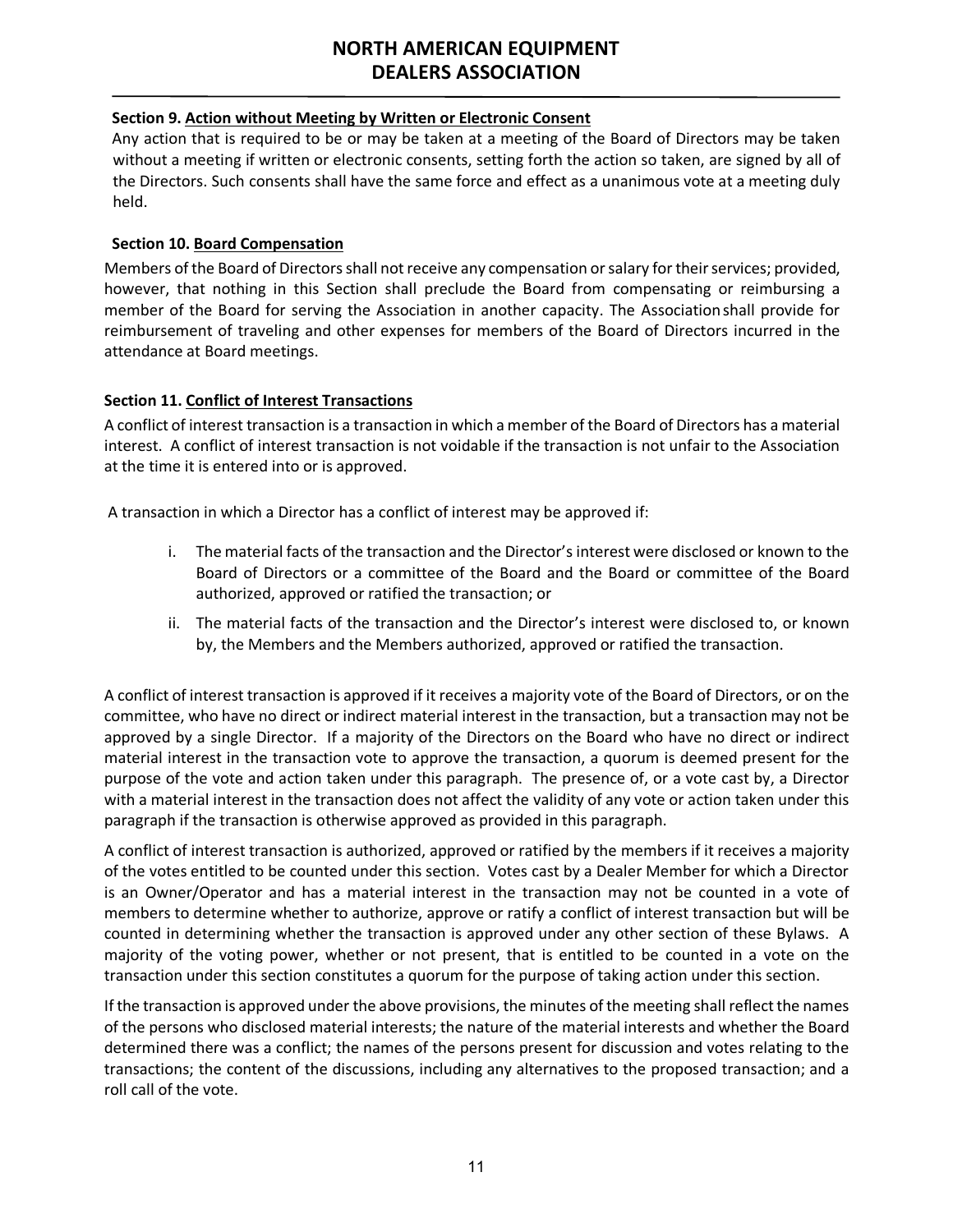#### **ARTICLE 6. OFFICERS AND MANAGEMENT**

# <span id="page-11-0"></span>**Section 1. Officers**

The officers of the Association shall be the Chair, Vice-Chair, Immediate Past Chair, Secretary, and Treasurer. The officersshall be elected annually by the Board of Directors at its fall Board meeting. Unless otherwise specified in these bylaws, each elected officer shall take office the first day of October following the date they are elected to the officer position and shall serve until a qualified successor is duly elected. Vacancies in any office shall be filled for the balance of the term subject to Section 8 of this Article.

# **Section 2. Chair**

The Chair must be a member of the Board of Directors and shall chair all meetings of the Association. The Chair will be elected by the Board of Directors and shall serve a one-year term or until a qualified successor is duly elected. The Chair is an ex officio member of all councils, taskforces, andcommittees.

# **Section 3. Vice-Chair**

The Vice-Chair must be a member of the Board of Directors and shall chair all meetings of the Association where the Chair is absent or unable to act. The Vice-Chair will be elected by the Board of Directors and shall serve a one-year term, or until a qualified successor is duly elected.

# **Section 4. Immediate Past Chair**

After the Chair's term is completed, he or she will serve a one-year term as Immediate Past Chair. The Immediate Past Chair must be a member of the Board of Directors and shall chair all meetings of the Association in the absence or inability to act of the Chair and Vice-Chair.

#### **Section 5. Secretary**

The Board of Directors shall elect a Secretary to serve a one-year term. The Secretary shall give, or cause to be given, notice as required of all meetings of the Association and the Board of Directors, and shall supervise the keeping of the books and records of the Association, keep a record of the proceedings of the meetings of the Association and the Board of Directors and such other reports as determined by the Board of Directors.

#### **Section 6. Treasurer**

The Board of Directors shall elect a Treasurer to serve a one-year term. The Treasurer shall supervise the keeping of the financial records of the Association, the receipt, deposit, and disbursement of the monies of the Association under the direction of the President/CEO or his/her designee, and such other duties normally associated with the office. If the Board of Directors authorizes an Audit and Finance Committee, the Treasurer shall also serve as the chair of such committee.

#### **Section 7. Vacancies**

In the event of a vacancy in the office of any elected officer, a special election will be held by the Board of Directors at their earliest convenience and the newly-elected officer shall serve the balance of the term of the vacated officer.

#### **Section 8. Removal**

Any officer elected or appointed by the Board of Directors may be removed with or without cause by an affirmative vote of a majority of the Board of Directors at any annual, regular, or special meeting of the Board of Directors.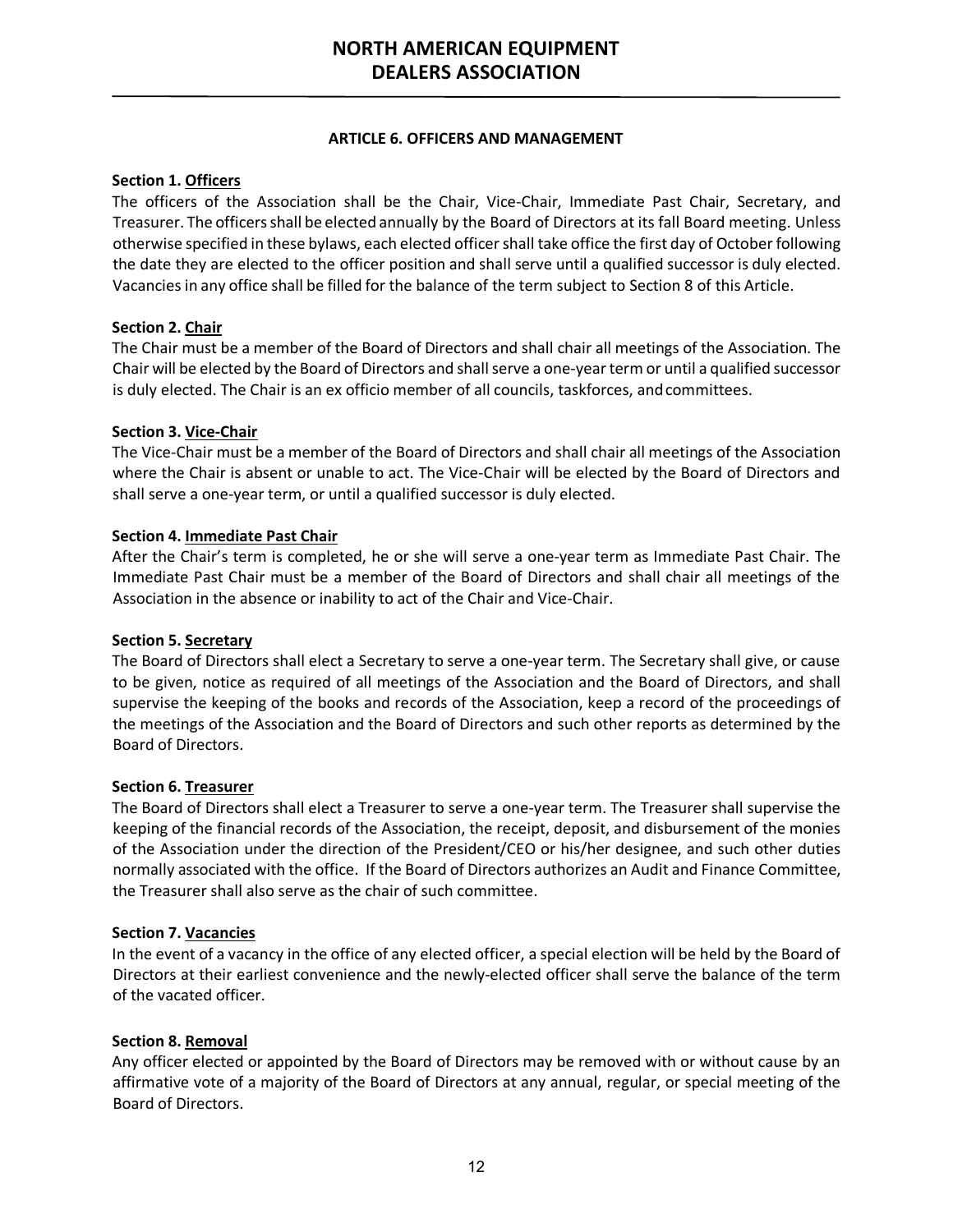#### **Section 9. Management**

The management and administration of the Association shall be performed by a salaried individual, employed or appointed by, and directly responsible to the Board of Directors and shall have the title of Chief Executive Officer (CEO) or such other title as the Board shall from time to time designate. The CEO shall employ and may terminate the employment of members of the staff necessary to carry on the work of the Association. The CEO shall manage and direct all functions and activities of the Association and perform such other duties as may be authorized and/or specified by the Board.

### **ARTICLE 7. COUNCILS, TASKFORCES, AND COMMITTEES**

<span id="page-12-0"></span>The Board of Directors may create such standing or special committees, councils or taskforces of two or more Directors as it deems desirable and may delegate to it such Board powers, duties, duration and responsibilities, not inconsistent with law or these Bylaws, as may be stated in the resolution creating the committee. The creation of a committee and appointment of members to it must be approved by the Board of Directors. All provisions of these Bylaws relating to meetings, actions without meetings, notice, waiver of notice, and quorum and voting requirements shall apply to such committees and committee members. All such councils, taskforces, and/or committees established under this provision are responsible to, and serve at the pleasure of the Board of Directors and have only the power and authority granted to them by the Board of Directors.

# **ARTICLE 8. BONDS AND INSURANCE**

<span id="page-12-1"></span>The Board of Directors may require officers and employees to be bonded or insured, with one or more sureties at the Association's expense, in a sum satisfactory to the Board, for the faithful performance of their respective office and duties, and for the restoration to the Association, in case of death, resignation, retirement, or removal from office, of all books, papers, vouchers, money, and other Association property of any kind in their possession or under their control.

#### **ARTICLE 9. NOMINATING COMMITTEE**

<span id="page-12-2"></span>At the fall meeting of the Board of Directors, the Board of Directors shall appoint a Nominating Committee consisting of three (3) members. The Board of Directors shall appoint the same individuals appointed to the Nominating Committee of NAEDA USA to serve on Nominating Committee of the Association. This committee shall be charged with:

- i. Communicating board volunteer opportunities to Dealer Members and articulating the skills and experience needed for specific board roles,
- ii. Developing a comprehensive and strategic slate of candidates that meet the current and future needs of the Association, and
- iii. Implementing board succession planning to ensure the continued strength and continuity of the Association's Board of Directors.

### **ARTICLE 10. LIABILITY OF OFFICERS AND DIRECTORS**

<span id="page-12-3"></span>No person shall be liable to the Association for any loss, damage, liability, or expense suffered by the Association due to any action or omission by them while serving as a Director or officer of the Association so long asthey exercise the same degree of care and skill as a prudent person would have exercised under the circumstances; or in the conduct of their own affairs; or if he or she took, or omitted to take, such action in reliance upon the advice of counsel of the Association or for such other corporation, or upon statements made or information furnished by Directors, officers, employees, or agents of the Association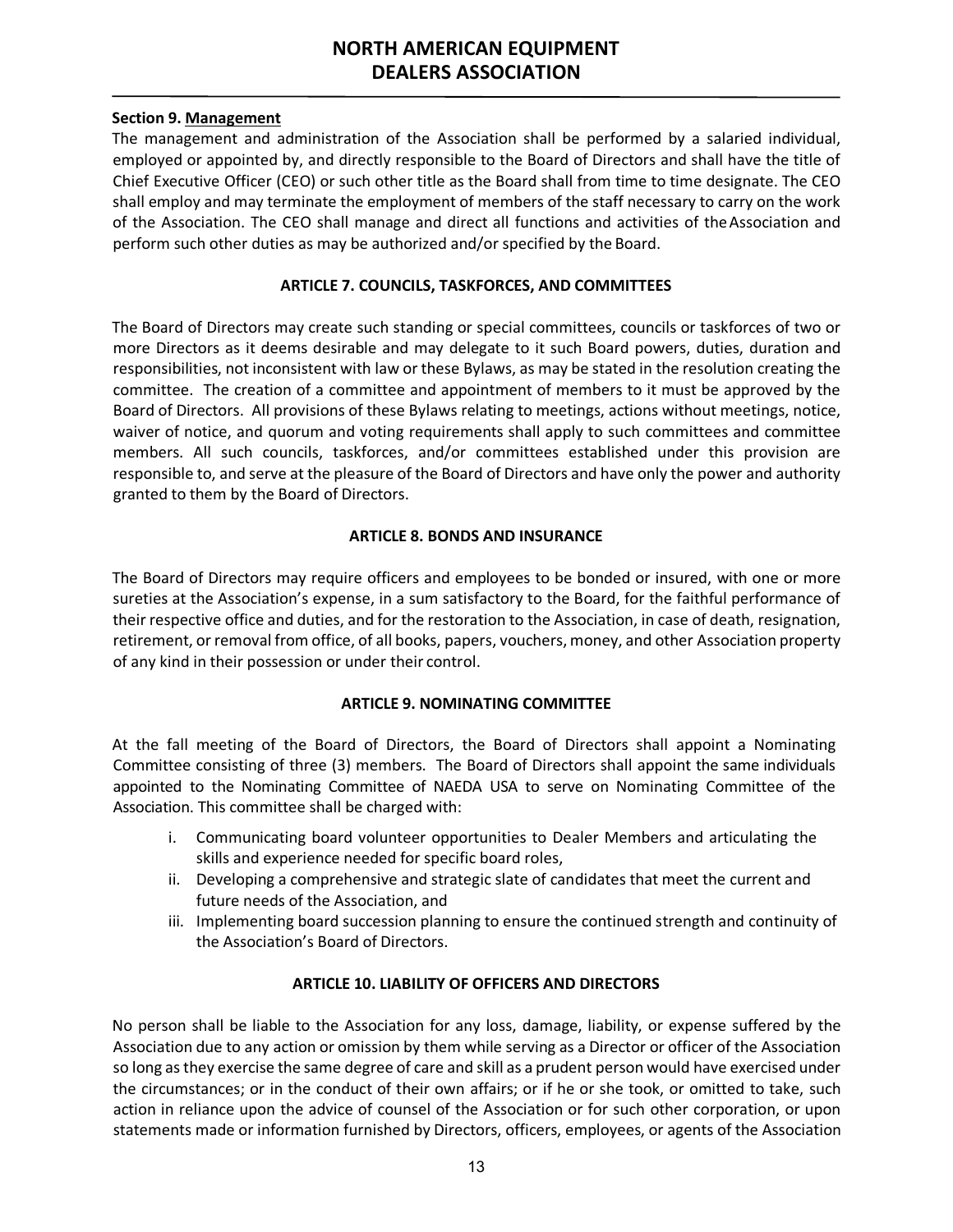<span id="page-13-0"></span>or of such other corporation that he or she had no reasonable grounds to disbelieve.

#### **ARTICLE 11. INDEMNIFICATION**

The Association shall indemnify any person who was or is a party or is threatened to be made a party to any threatened, pending or completed action, suit, or proceeding, whether civil, administrative or investigative, other than an action by or in the right of the Association, by reason of the fact that the person is or was a Director or officer of the Association, or is or was serving at the request of the Association as a Director or officer of another association, corporation, partnership, joint venture, trust or other enterprise, against expenses, including attorneys' fees, judgments, and amounts paid in settlement actually and reasonably incurred by the person in connection with such action, suit, or proceeding if the person acted in good faith and in a manner the person reasonably believed to be in or not opposed to the best interests of the Association. The termination of any action, suit, or proceeding by judgment, order or settlement shall not, of itself, create a presumption that the person did not act in good faith and in a manner which the person reasonably believed to be in or not opposed to the best interests of the Association.

The Association shall indemnify any person who was or is a party or is threatened to be made a party to any threatened, pending or completed action or suit by or in the right of the Association to procure a judgment in its favor by reason of the fact that the person is or was a Director or officer of the Association, or is or was serving at the request of the Association as a Director or officer of another association, corporation, partnership, joint venture, trust or other enterprise against expenses, including attorneys' fees and amounts paid in settlement, actually and reasonably incurred by the person in connection with the defense or settlement of the action or suit if the person acted in good faith and in a manner the person reasonably believed to be in or not opposed to the best interests of the Association; except that no indemnification shall be made in respect of any claim, issue, or matter as to which such person shall have been adjudged to be liable for negligence or misconduct in the performance of the person's duty to the Association unless and only to the extent that the court in which the action or suit was brought determines upon application that, despite the adjudication of liability and in view of all the circumstances of the case, the person is fairly and reasonably entitled to indemnity for such expenses which the court shall deem proper.

To the extent that a Director, officer, employee or agent of the Association has been successful on the merits or otherwise in defense of any action, suit, or proceeding referred to in this Article 11, or in defense of any claim, issue or matter therein, that person shall be indemnified against expenses, including attorneys' fees, actually and reasonably incurred by that person in connection with the action, suit, or proceeding.

Any indemnification under this Article 11, unless ordered by a court, shall be made by the Association only as authorized in the specific case upon a determination that indemnification of the Director or officer is proper in the circumstances because the Director or officer has met the applicable standard of conduct set forth in this section. The determination shall be made by the Board of Directors by a majority vote of a quorum consisting of Directors who were not parties to the action, suit, or proceeding, or if such a quorum is not obtainable, or even if obtainable a quorum of disinterested Directors so directs, by independent legal counsel in a written opinion, or by the members.

Expenses incurred in defending an action, suit or proceeding may be paid by the Association in advance of the final disposition of the action, suit, or proceeding as authorized by the Board of Directors in the specific case upon receipt of an undertaking by or on behalf of the Director or officer to repay such amount unless it shall ultimately be determined that he is entitled to be indemnified by the Association as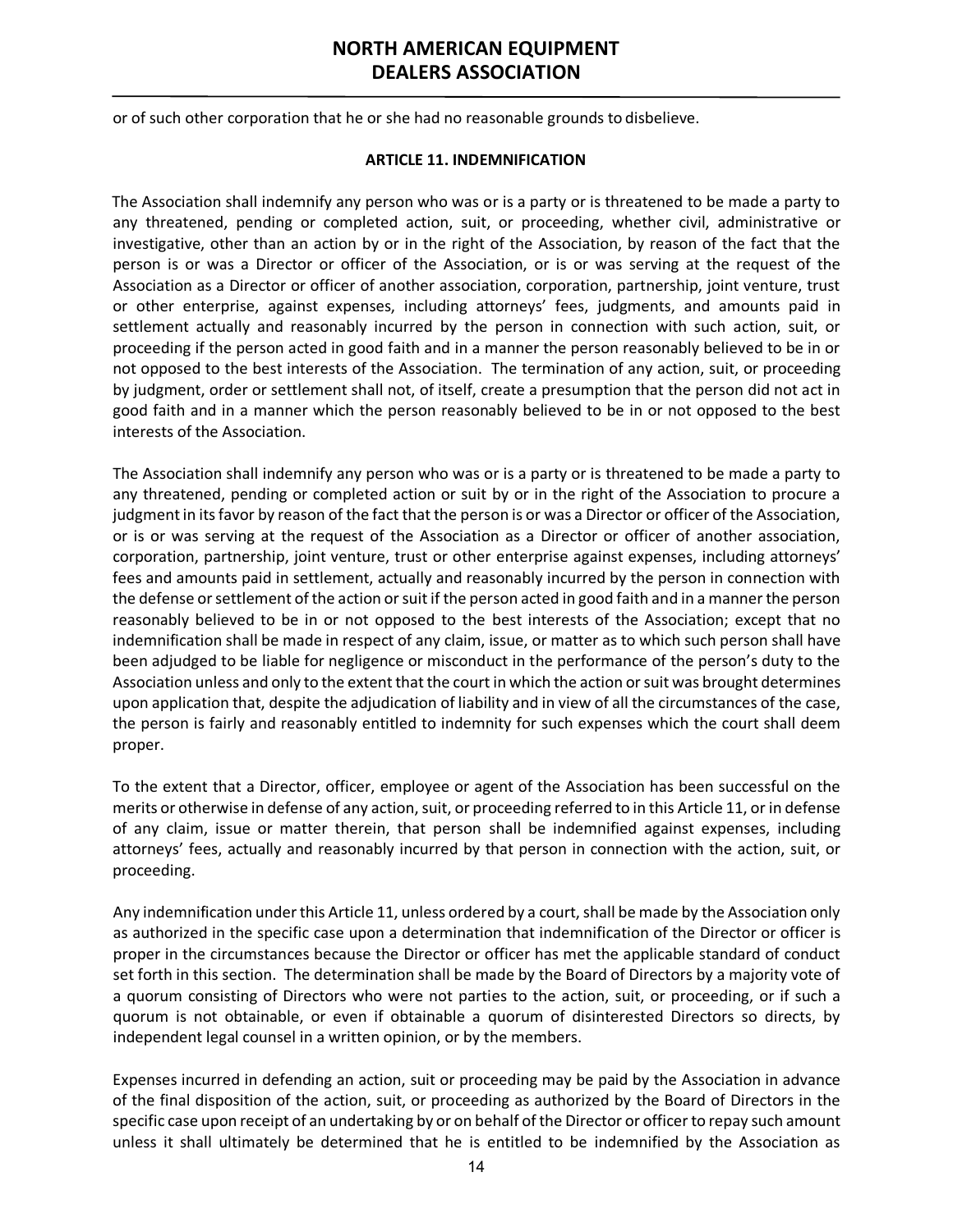authorized in this section.

The indemnification provided by this section shall not be deemed exclusive of any other rights to which those seeking indemnification may be entitled under any provision of law, the Articles of Incorporation or bylaws or any agreement, vote of members or disinterested Directors or otherwise, both as to action in an official capacity and as to action in another capacity while holding such office, and shall continue as to a person who has ceased to be a Director, officer, employee or agent and shall inure to the benefit of the heirs, executors and administrators of such a person.

The Association shall have the power to give any further indemnity, in addition to the indemnity authorized or contemplated under other subsections of this section to any person who is or was a Director or officer, or to any person who is or was serving at the request of the Association as a Director or officer of another association, corporation, partnership, joint venture, trust, or other enterprise, provided such further indemnity is either (i) authorized, directed, or provided for in the articles of incorporation or any duly adopted amendment thereof or (ii) is authorized, directed, or provided for in any bylaw or agreement of the Association which has been duly adopted by a vote of the members of the Association, and provided further that no such indemnity shall indemnify any person from or on account of such person's conduct which was finally adjudged to have been knowingly fraudulent, deliberately dishonest or willful misconduct. Nothing in this subsection shall be deemed to limit the power of the Association to enact bylaws or to enter into agreements without member adoption of the same.

The Association may purchase and maintain insurance on behalf of any person who is or was a Director or officer of the Association, or is or was serving at the request of the Association as a Director or officer of another association, corporation, partnership, joint venture, trust or other enterprise against any liability asserted against that person and incurred by that person in any such capacity, or arising out of that person's status as such, whether or not the Association would have the power to indemnify that person against such liability under the provisions of this section.

For the purposes of this section, references to "the Association" include all constituent corporations or associations absorbed in a consolidation or merger as well as the resulting or surviving association so that any person who is or was a Director or officer of such a constituent association or is or was serving at the request of such constituent association as a Director or officer of another association, corporation, partnership, joint venture, trust or other enterprise shall stand in the same position under the provisions of this section with respect to the resulting or surviving association as that person would if that person had served the resulting or surviving association in the same capacity.

For purposes of this section, the term "other enterprise" shall include employee benefit plans; the term "fines" shall include any excise taxes assessed on a person with respect to an employee benefit plan; and the term "serving at the request of the Association" shall include any service as Director or officer of the Association which imposes duties on, or involves services by, such Director or officer with respect to an employee benefit plan, its participants, or beneficiaries; and a person who acted in good faith and in a manner he reasonably believed to be in the interest of the participants and beneficiaries of an employee benefit plan shall be deemed to have acted in a manner "not opposed to the best interests of the Association" as referred to in this section .

# **ARTICLE 12. AMENDMENTS**

<span id="page-14-0"></span>These bylaws may be amended from time to time at any meeting of the members at which a quorum is present upon approval by a majority of all voting power of the Members present at the meeting subject to applicable law.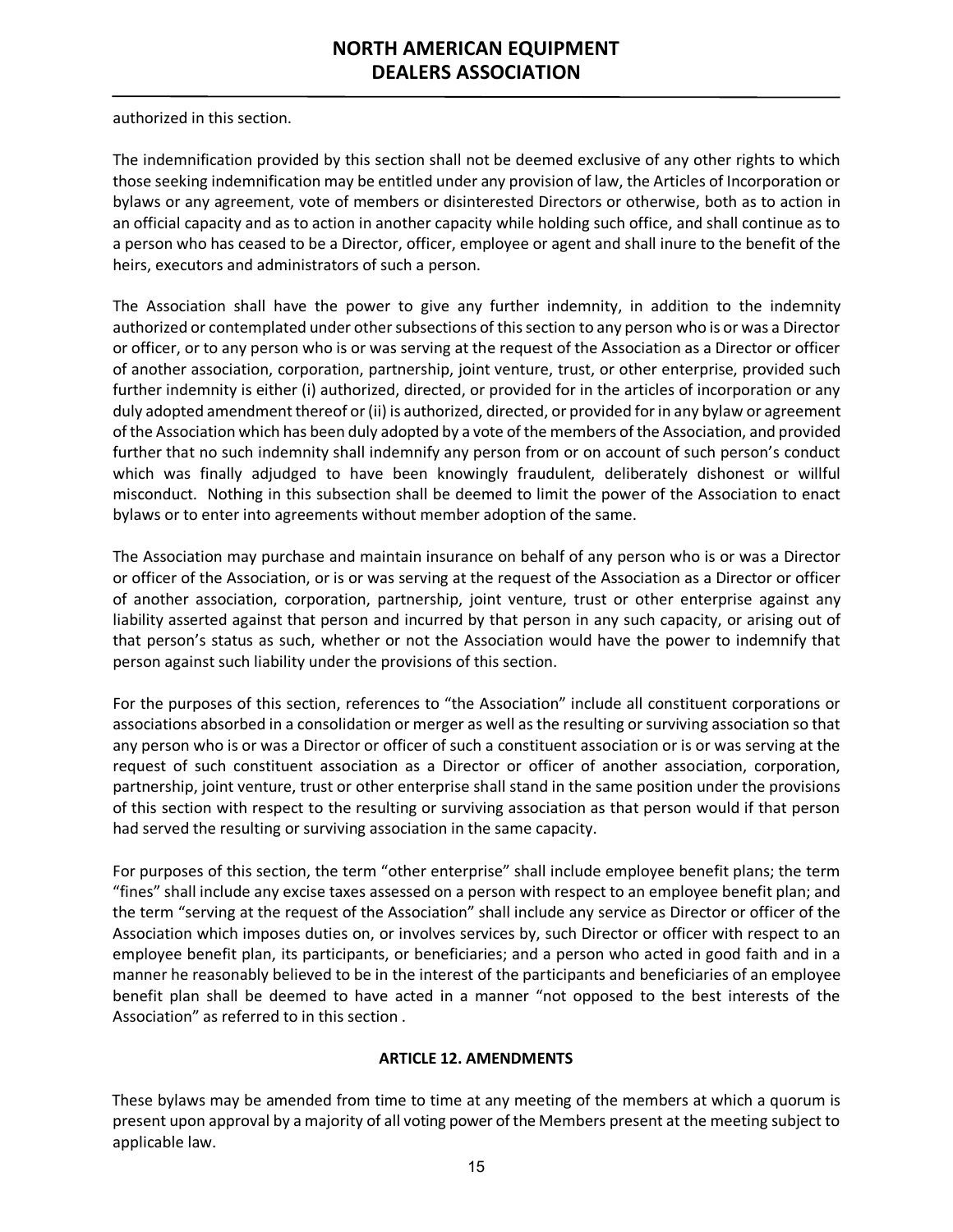Amendments to the Articles of Incorporation may be made at any regular meeting or special meeting (called for that purpose) of the Association members, by the approval of at least two-thirds of the voting power present and voting or a majority of the voting power, whichever is less.

The Exhibits attached to these bylaws are not an integral part of these bylaws, but rather a policy of the Board of Directors, which can be amended by the Board of Directors without member approval.

# **ARTICLE 13. ANTI-TRUST COMPLIANCE**

<span id="page-15-0"></span>This Association is committed to compliance with any and all applicable antitrust and competition laws. This Association hereby adopts the attached Policy Statement and Guidelines as a part of its commitment to antitrust and competition law compliance. The Board of Directors shall annually review the Policy Statement and Guidelines to check for commitment to and compliance with this document.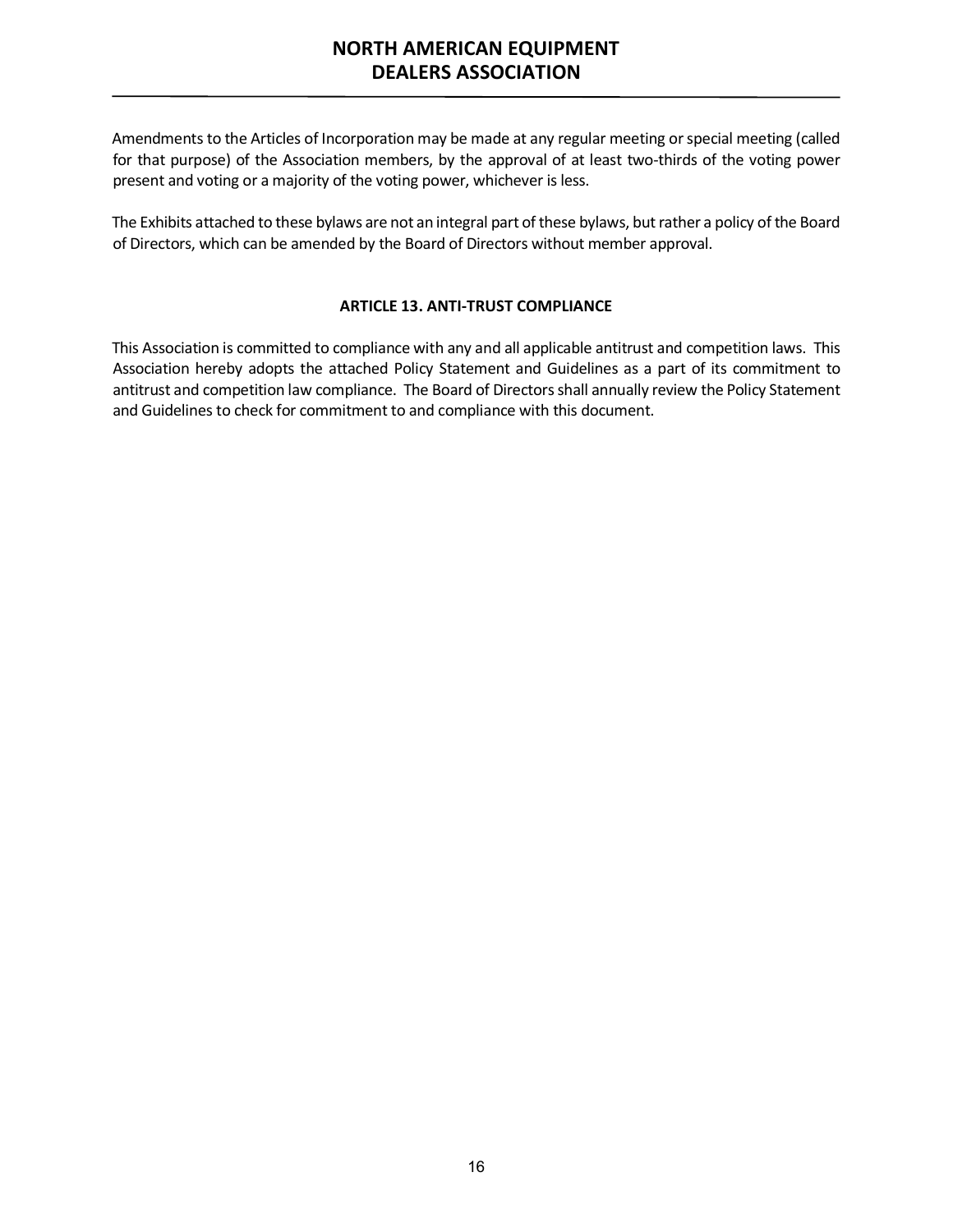### **NAEDA CANADA'S**

### **POLICY STATEMENT AND GUIDELINES REGARDING ANTITRUST & COMPETITION**

The purpose of the NAEDA Canada ("**NAEDA**") is to encourage the continued development and growth of the retail farm, industrial, construction, forestry, outdoor power, lawn and garden, and turf equipment dealer industries. NAEDA seeks to promote growth by providing business seminars, services and information that give all members an opportunity to operate their businesses in a more efficient manner. Increased efficiency makes members better competitors, with the result being greater consumer satisfaction. It shall be the policy of NAEDA to continue its efforts in advancing competition and to conduct all of its business and activities in accordance with applicable antitrust or competition laws. Further, it shall be the policy of NAEDA to avoid any activity or agreements that could in any way be construed as restricting competition among members. In an effort to uphold this policy and the antitrust laws, the Board of Directors approves the following antitrust guidelines for observance by NAEDA, its Board, staff and members.

# **I. BOARD MEETINGS**

- 1. All Board members shall receive a notice and written agenda before each meeting of the Board. The agenda shall specifically enumerate each item to be discussed.
- 2. All Board meetings shall be conducted in accordance with the written agenda.
- 3. Minutes shall be taken at each meeting that accurately report the actions and discussions of the Board.
- 4. At no time shall NAEDA or its Board issue a suggested price list to members that would be in violation of any antitrust or competition laws.
- 5. Neither NAEDA nor its Board shall make recommendations to members regarding the selection of customers or suppliers that would be in violation of any antitrust or competition laws.
- 6. At no time shall NAEDA or its Board issue information regarding future price trends that would be in violation of any antitrust or competition laws.

#### **II. MEMBER MEETINGS**

- 1. Materials provided to members before general membership meetings shall include a written agenda that specifically enumerates each item to be discussed. Meeting participants shall adhere to the agenda.
- 2. Materials provided to members before general membership meetings should include a copy of NAEDA's Policy Statement and Guidelines Regarding Antitrust and Competition.
- 3. Minutes shall be taken at each meeting that accurately report the actions and discussions of the members.
- 4. At least one NAEDA staff member shall attend all meetings between members where NAEDA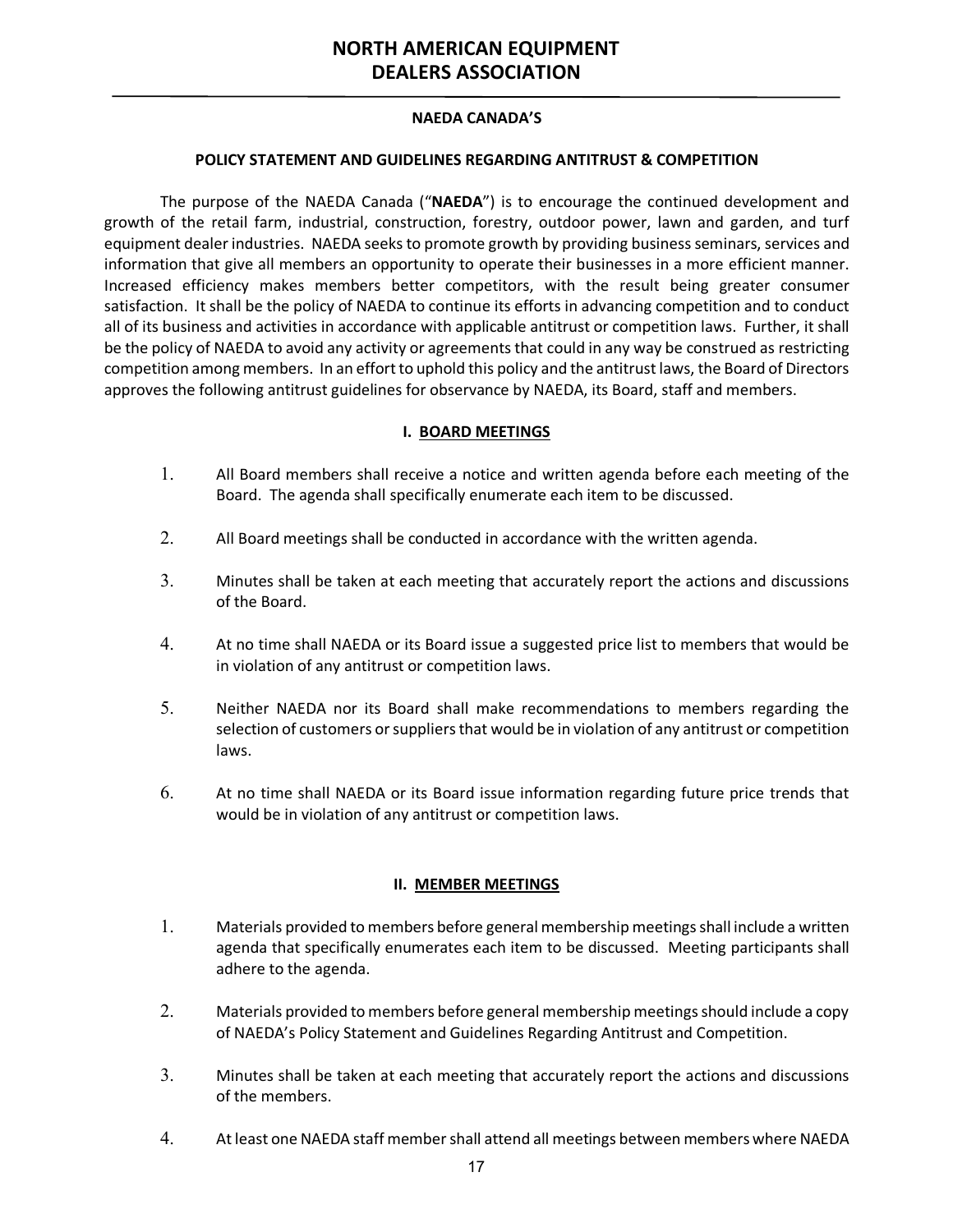activities are being discussed to ensure continued compliance with these antitrust and competition guidelines.

- 5. The subject of price shall not be a topic at any NAEDA general membership meeting when the purpose of discussion could be construed as an attempt by members to agree on the price at which they will sell their products. This rule shall apply regardless of whether said meeting is formal or informal.
- 6. All NAEDA members shall refrain from discussing their pricing practices or future pricing intentions with any other member, whether formally or informally at any function sponsored by NAEDA that would be in violation of antitrust or competition laws.
- 7. All NAEDA members shall refrain from discussing the division of customers or territory with any other member, whether formally or informally at any function sponsored by NAEDA if the purpose of such discussion is to agree on an allocation of customers or territories in an effort to limit competition between members that would be in violation of the antitrust laws.
- 8. No member, at any time, shall enter into any agreement with other members, whether formal or informal, to fix the price at which they will sell their products. All members shall price their inventory according to their own independent business judgment so as to comply with the antitrust laws.

# **III. STATISTICAL INFORMATION**

- 1. Whenever NAEDA requests information from its members for the purpose of providing helpful statistics concerning the industry, the participation by each member shall be voluntary.
- 2. Nonmembers may also voluntarily supply NAEDA with information that would be helpful in compiling statistics regarding the industry.
- 3. NAEDA shall make statistical information available to nonmembers as well as members. At its discretion, NAEDA may charge nonmembers a fee that reflects the proportionate costs of gathering such information.
- 4. Specific statistical information shall be provided as an aid to individual members in operating their businesses more efficiently. Such information, however, shall not be a topic of discussion at general membership meetings if said discussion is for the purpose of fixing the prices at which members will sell their products.
- 5. All statistical information provided by NAEDA to its members shall reflect the mean and median of the aggregate information received. NAEDA shall not disclose the names of dealers, customers, or the specific terms of any past sales information if the disclosure of such would be in violation of the antitrust and competition laws.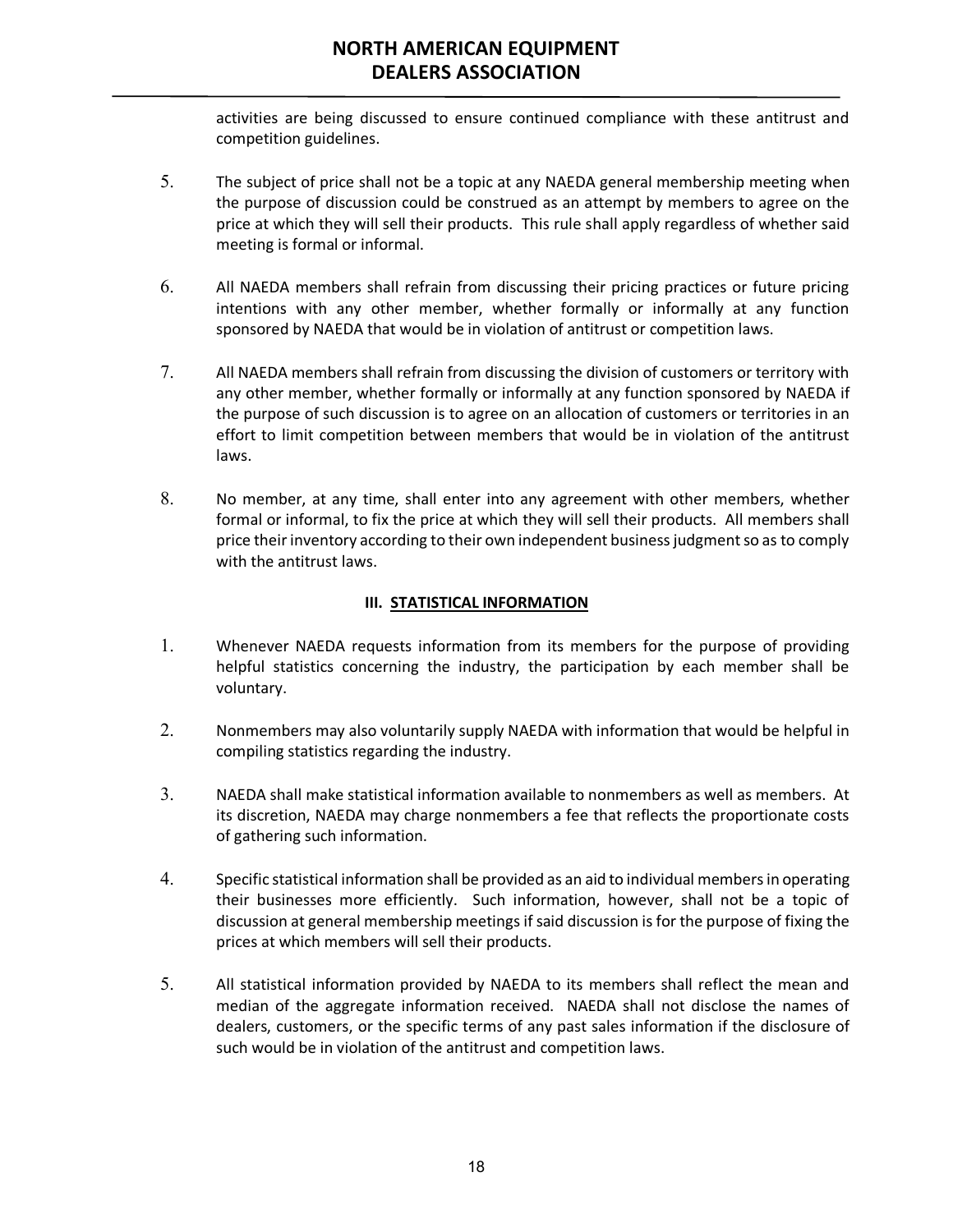# **EXHIBIT A**

(Dealer Members with Two Votes; Board of Directors Criteria)



Dealer Members located in those states that are within the Regions designated "Western", "United", and "Midwest Southeastern" above shall be entitled to two votes per retail sales and/or service location. With respect to the portion of the Midwest Southeastern Region located within the State of Mississippi, the dividing line in the State between the Midwest Southeastern Region and Deep Southern Region is U.S. Highway 82, which runs across the entire state from east to west.

Dealer Members located in the provinces of Manitoba, Saskatchewan, Alberta and British Columbia shall be entitled to two votes per retail sales and/or service location.

The Board of Directors shall be composed of one (1) Region Director from each Region (each a "Region Director"); provided that each of the Canada, Western, United, and Midwest-Southeastern Regions shall be entitled to two (2) Region Directors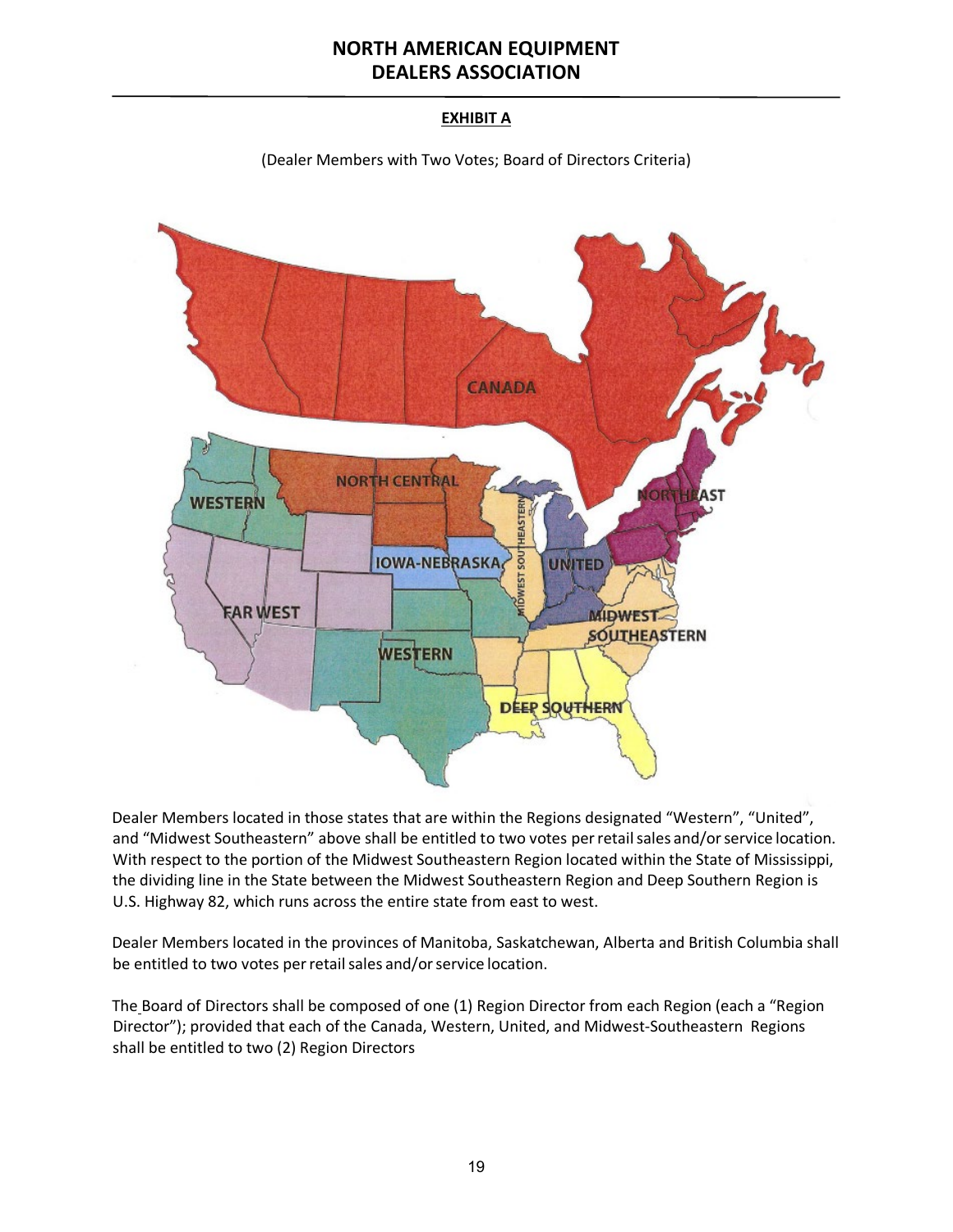# **EXHIBIT B**

(Regions)